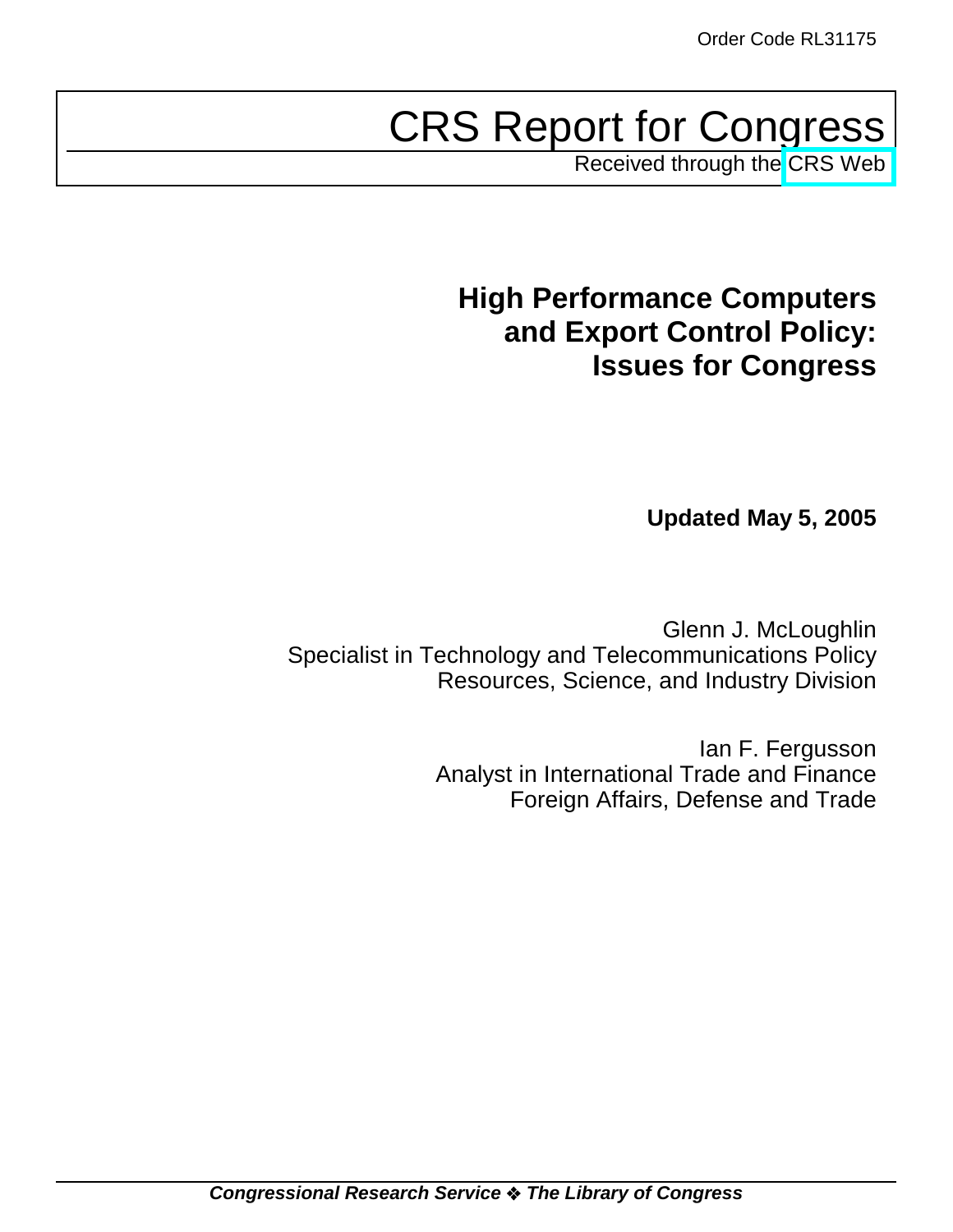## High Performance Computers and Export Control Policy: Issues for Congress

## **Summary**

Congress has a strong interest in export control policy with regard to technologies that may have both commercial and military applications outside of the United States. Through its constitutionally delegated authority to regulate foreign commerce, Congress has the authority to control exports for national security or foreign policy purposes. The  $109<sup>th</sup>$  Congress may examine issues of national export control policy, including reauthorization of the Export Administration Act (EAA), and control policies concerning key technologies. Among these technologies are High Performance Computers — HPCs. HPCs are either single computing machines (usually called supercomputers) or a cluster of easily available, high-end workstations or personal computers. Congressional interest in HPCs has primarily, but not exclusively, been focused on the dual-use applications of HPCs. That is, commercial HPCs that may also be used to simulate nuclear weapon tests, chemical and biological weapons production, and for military command, control, and communications. The 109th Congress likely will again consider the reauthorization of the EAA. Both chambers last considered EAA legislation in the  $107<sup>th</sup>$  Congress. Legislation may also be introduced to repeal specific controls on HPCs enacted as part of the National Defense Authorization Act of 1998.

There are several issues that congressional policymakers are addressing concerning reauthorization of the Export Administration Act. One is proliferation — who obtains this technology and how they use it. In response to concerns about proliferation, Congress legislated licensing, post-shipment verification, Congressional notification of exports, and changes in licensing thresholds for HPCs. Some contend that these safeguards and restrictions have not been effective. Another issue is the notification process, in which the executive branch not only notifies the legislative branch of HPC export control changes, but describes the national security implications as well. Critics contend that the last several HPC export control changes did not sufficiently provide this national security context. The U.S. computer industry has also raised concerns about another issue — that restrictions only hurt U.S. commercial interests. The computer industry and their supporters, as well as others, contend that the computing benchmark for HPCs (Million Theoretical Operations Per Second, or MTOPS), no longer reflects rapid technology innovations in the field. Some have called for replacing MTOPS with a benchmark measuring teraflops. Among the issues facing the  $109<sup>th</sup>$  Congress are whether to maintain HPC export controls by using MTOPS, revise them by using a benchmark other than MTOPS, or to eliminate controls completely.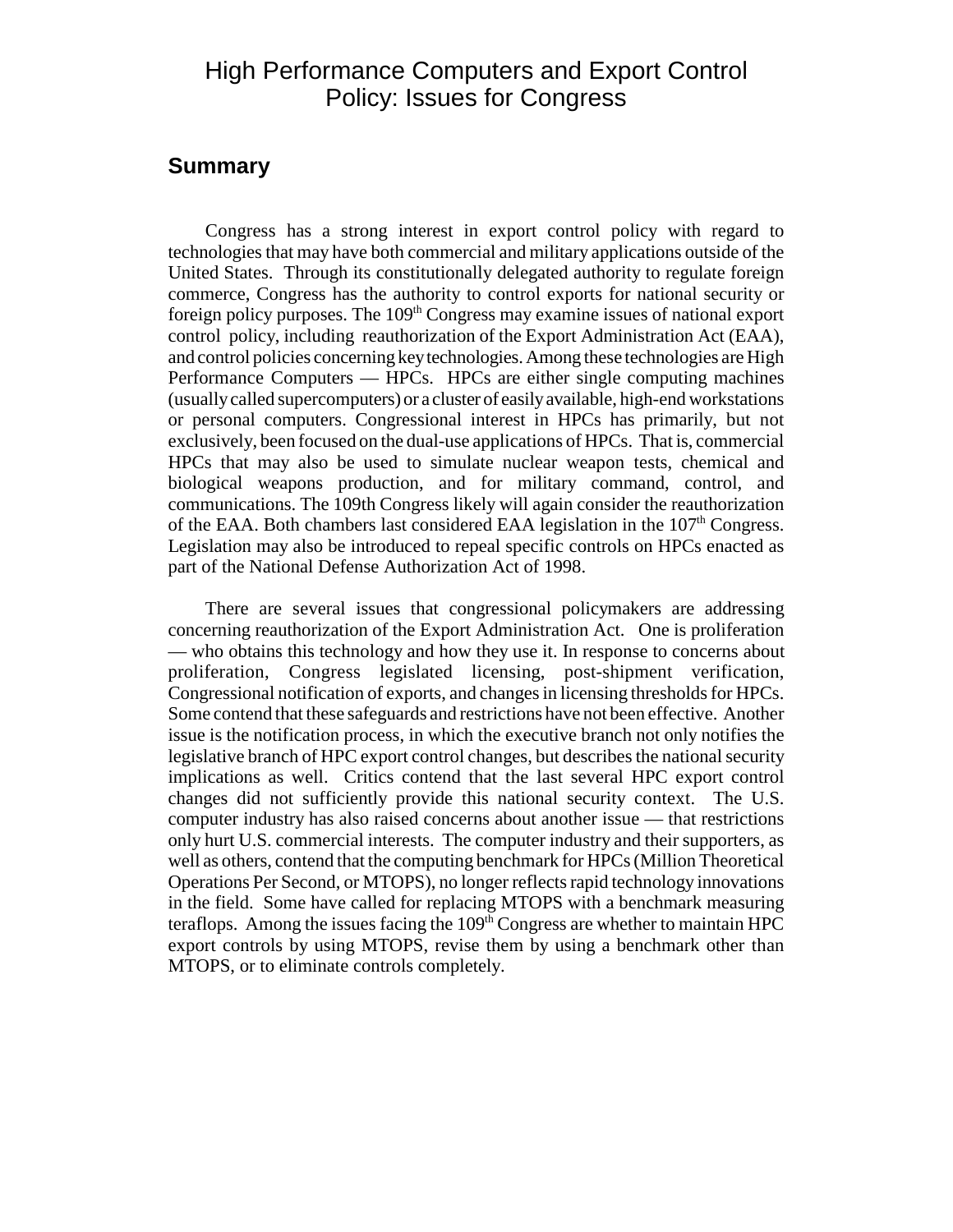## **Contents**

| The Coordinating Committee (CoCom) $\ldots \ldots \ldots \ldots \ldots \ldots \ldots$ |  |
|---------------------------------------------------------------------------------------|--|
|                                                                                       |  |
|                                                                                       |  |
|                                                                                       |  |
|                                                                                       |  |
|                                                                                       |  |
| The National Defense Authorization Act of 1998 (NDAA98) 11                            |  |
|                                                                                       |  |
|                                                                                       |  |
|                                                                                       |  |
|                                                                                       |  |
|                                                                                       |  |
|                                                                                       |  |
| National Security, Economic Security and                                              |  |
|                                                                                       |  |
|                                                                                       |  |
|                                                                                       |  |
| Federal R&D $\dots\dots\dots\dots\dots\dots\dots\dots\dots\dots\dots\dots\dots 21$    |  |
|                                                                                       |  |

## **List of Tables**

| Table 1. Performance Levels of Computers That Support Selected |  |
|----------------------------------------------------------------|--|
|                                                                |  |
|                                                                |  |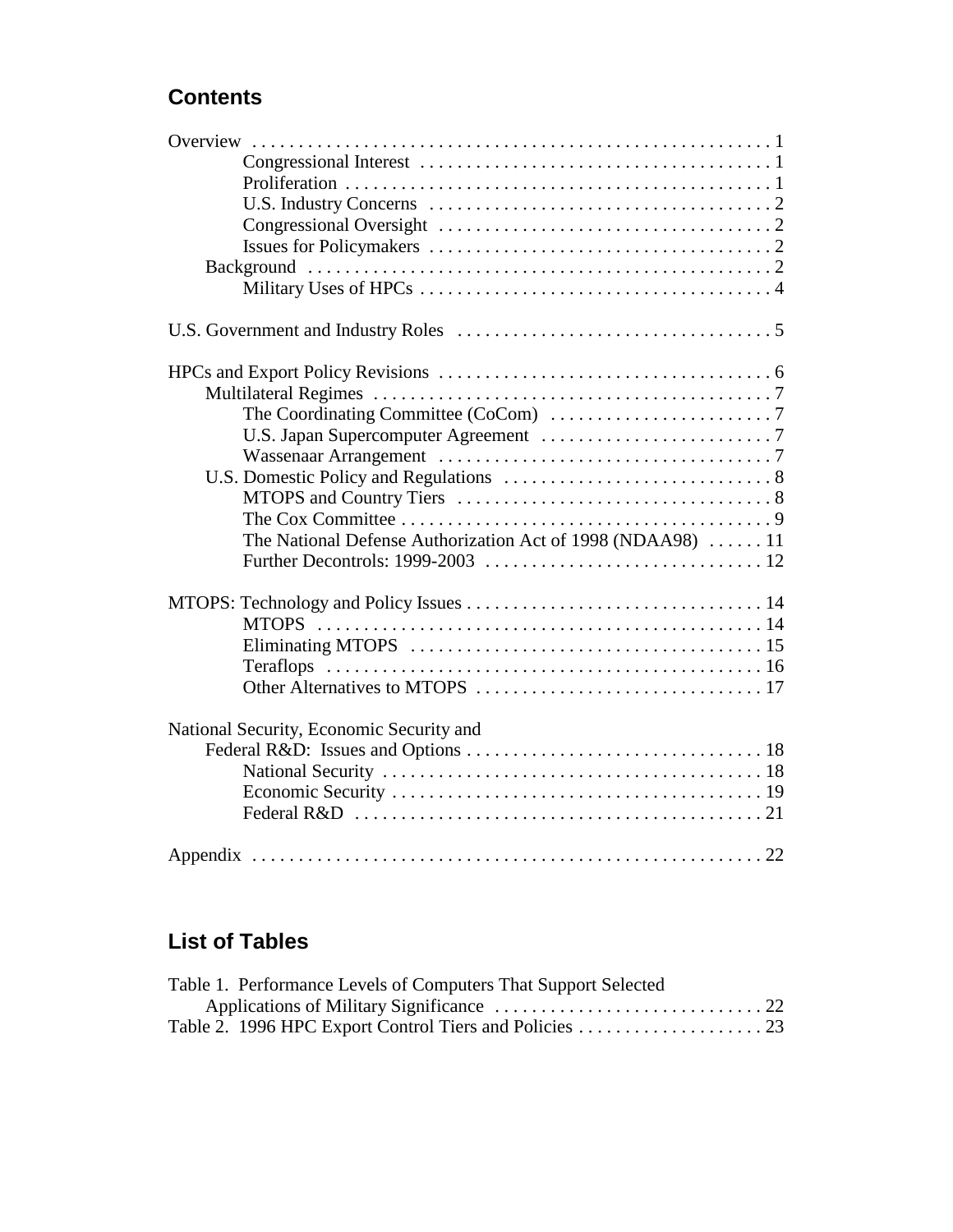## High Performance Computers and Export Control Policy: Issues for Congress

## **Overview**

**Congressional Interest.** Congress, through its constitutionally delegated authority to regulate foreign commerce, has the authority to control exports for national security or foreign policy purposes. The  $109<sup>th</sup>$  Congress may examine issues of national export control policy, including reauthorization of the Export Administration Act (EAA), and control policies concerning several key technologies. Among these technologies are High Performance Computers — HPCs. HPCs are either single computing machines (usually called supercomputers) or a cluster of widely available, high-end workstations or personal computers. Congressional interest in HPCs has primarily, but not exclusively, been focused on the dual-use applications of HPCs. That is, HPCs may be commercially obtained in the open global market, but they also may have military applications, such as simulating nuclear weapon tests, producing chemical and biological weapons production, and for enhancing military command, control, and communications.

Legislation was last acted upon in the  $107<sup>th</sup>$  Congress to reauthorize the Export Administration Act, the statutory authority regulating exports of dual-use items, including HPCs. In May 2003, the House rejected an attempt to repeal Title XII (B) of Division A of the National Defense Authorization Act of 1998 (NDAA98), which mandated licensing, notification, and post-shipment verification requirements of HPC exporters by a vote of 207-217.

**Proliferation.** Technology is only as important as its applications. HPCs can be used for various military applications from design and testing of weapons of mass destruction to battlefield management. In response to concerns about proliferation, Congress legislated licensing, post-shipment verification and Congressional notification of exports and changes in licensing thresholds for HPCs in 1997. Congress has focused attention on export control restrictions on certain countries. China, India, Pakistan, the former republics of the Soviet Union, and others are suspected of engaging or assisting in weapons proliferation. Administrative changes in the export control system have made HPCs more available, while also attempting to provide end-use and end-user post-shipment verification of HPCs. Many critics contend that post-shipment verification has been ineffective, permitting HPCs to fall into the hands of nations or entities without obtaining any clear knowledge of their applications. Others contend that this technology is so widely available that to try to restrict HPC sales only hurts U.S. commercial interests. There is also the issue of rapidly evolving U.S. engagement with Pakistan, Russian, India, and China in shaping an anti-terrorist strategy in the aftermath of the September 11 attacks.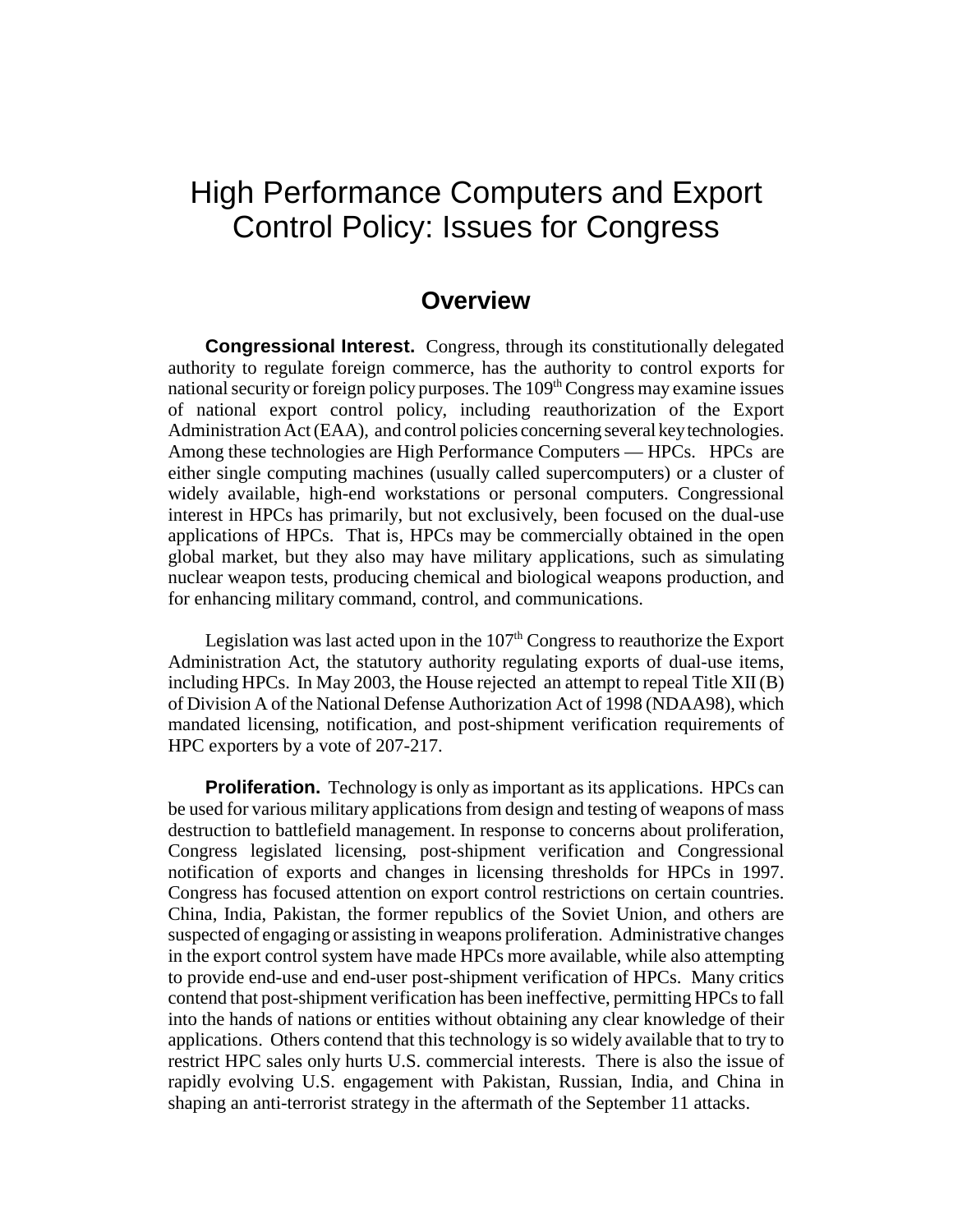**U.S. Industry Concerns.** While congressional policymakers are concerned about the use of HPCs to assist in the proliferation of weapons of mass destruction, they also have been responsive to U.S. industry concerns of competing fully in the global economy. U.S. HPC firms tend to dominate global sales, but they are not the only source of this technology. Therefore, several industry groups have cautioned Congress that restricting HPCs will only mean that comparable technology will be available from non-U.S. competitors. In the face of increasing global competition, many in the U.S. computer industry, as well as supporters in the government and elsewhere, have sought to expand, not restrict, HPC sales. Some have called for the continued raising of the computing benchmark, Million Theoretical Operations Per Second (MTOPS), which under current export control law determines which HPCs can be sold to which users. Others have called for the complete elimination of MTOPS as a control benchmark, contending that it is flawed and does not reflect recent technology innovations. Some have called for replacing MTOPS with a benchmark measuring teraflops, a standard measuring trillions of floating point operations per second.

**Congressional Oversight.** Since 1998, the executive branch has raised the MTOPS benchmark several times. The rationale for these actions has been that HPCs are also widely available from non-U.S. sources, and continued restrictions in the face of technological innovation only hurts U.S. firms. But many congressional policymakers are concerned that executive branch notifications for rapidly raising the MTOPS benchmark have not given Congress a clear assessment of the national security implications involved. They would likely revisit the notification process and call for greater information for assessing the national security implications for raising export control thresholds of HPCs.

**Issues for Policymakers.** Among the HPC export control issues that the 109th Congress may consider include whether to maintain HPC export controls by using MTOPS; revising HPC export control policy by using a benchmark other than MTOPS; or to eliminate completely HPC export controls. In addition, the events of September 11, 2001, may continue to affect the congressional debate on HPC export controls as the United States reviews its national security concerns and foreign policy alignments in light of the terrorist attacks.

### **Background**

High performance computers (HPCs) are computers that can perform multiple, complex digital operations within seconds. Sometimes called supercomputers, HPCs are actually a wide range of technologies that also include bundled workstations, mainframe computers, advanced microprocessors and software.<sup>1</sup> A benchmark used for gauging HPC computing performance is to count the millions of theoretical operations per second, or MTOPS, that the computer can perform. The actual MTOPS a computer can perform over time can vary, based on the operations

 $<sup>1</sup>$  A supercomputer is usually defined as a single, complex, mainframe computer that can</sup> undertake a series of specific computer functions. Michael S. Malone, ed., "Big Iron; Supercomputers are Back and Changing Business, Science, and Even You," Forbes ASAP. February 22, 1999. 96 pages.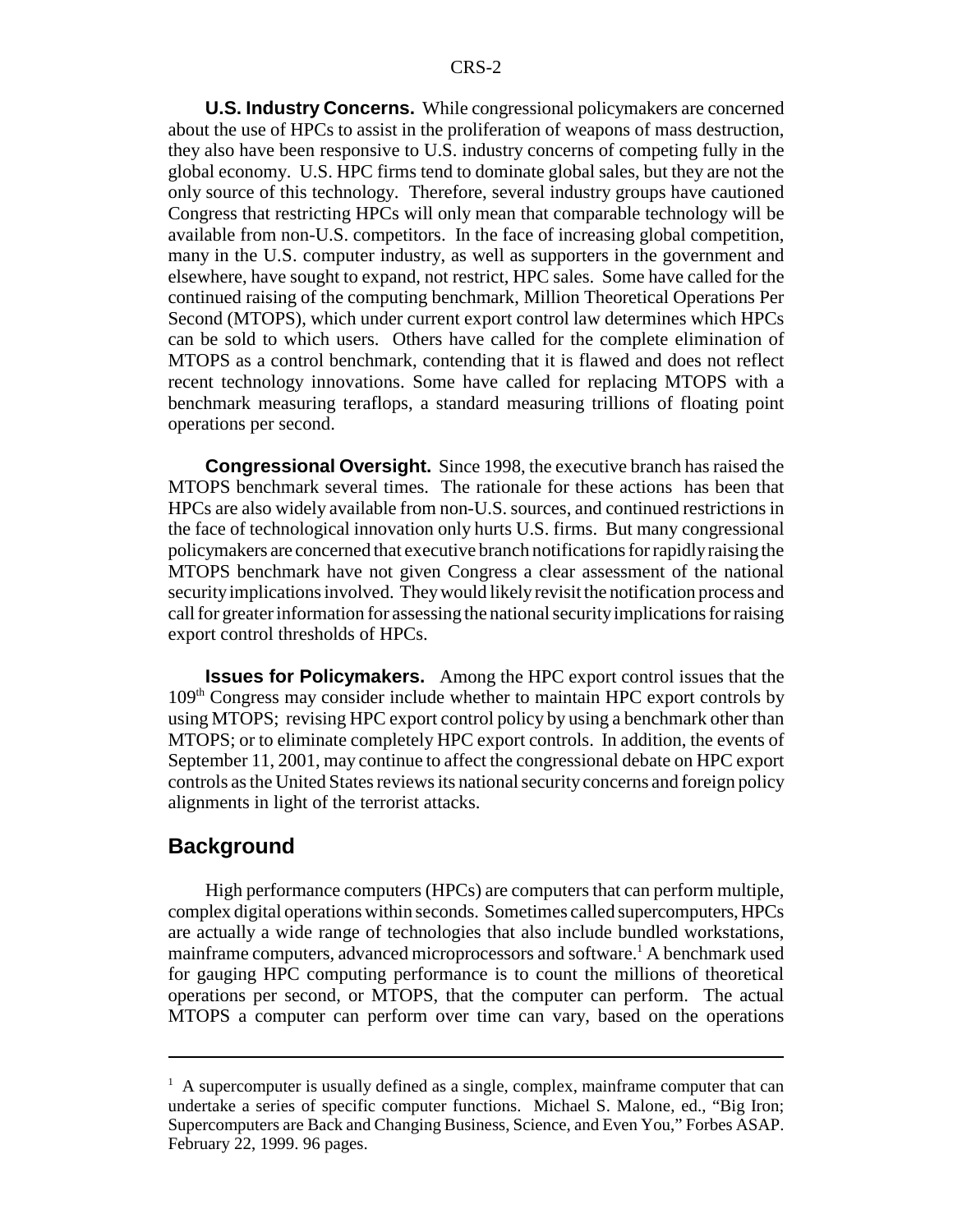performed (some can take longer than others or can be performed while other operations take place) and the real time cycle of the computer. In 2004, most new desktop computers, available as off-the-shelf commercial products, ranged in computing power from 6,000 to 12,000 MTOPS.<sup>2</sup>

HPC technologies have removed many of the technological restraints in advanced computing by reducing long computing times and complex functions that hindered solving mathematical, scientific, and engineering problems.<sup>3</sup> The executive branch has recognized that HPCs are critical in a variety of defense and securityrelated areas, including nuclear and conventional weapons programs, encryption, and military operations.<sup>4</sup> Continual increases in the computing power of HPCs, the extent of foreign availability of models comparable to some of those produced in the United States, the adequacy of relying on high computing power alone as a basis for determining the potential ability of HPCs to fulfill specific user goals, and the degree to which foreign use of HPCs in ways that adversely affect U.S. interests can be accurately predicted and successfully monitored, are among the factors in the export control debate.

High performance computing can be performed in a number of ways. The scope and effect of HPC technologies depends on several factors — how the computing capability is structured, how the computing capability is used, and what is the desired result of the computing capability. The first high-speed computers developed in the late 1950s and the early 1960s, such as the IBM 704 and the IBM STRETCH, were single computers performing a series of sequential, arithmetic functions (one operation per one instruction in a sequential order). In the late 1960s and into the 1970s, improvements in computing memory capacity and speed led to developments in which repetitive operations could be undertaken per instruction. An HPC which performs one operation per one instruction uses **scalar speed**; an HPC which performs repetitive operations per single instruction uses **vector speed**. The key technology development was that computing capability was contained in a single machine, or what is commonly referred to as a supercomputer.<sup>5</sup>

In the 1960s, U.S. military researchers began employing different combinations of computers to achieve high-performance computing levels. By the 1990s, commercial users began to more commonly link several computers with multiple

<sup>&</sup>lt;sup>2</sup> The growing complexity and sophistication of off-the-shelf commercial computing products also means that pure computing power is not the only benchmark for consumer preference; network capabilities and network interface is also an important consideration for consumers.

<sup>3</sup> See GAO Report GAO/NSIAD-98-196, *Export Controls: Information on the Decision to Revise High Performance Computer Controls* (September 1998), and GAO Report GAO/NSIAD-98-200, *Export Controls: National Security Issues and Foreign Availability of High Performance Computers (*September 1998).

<sup>4</sup> See GAO Report GAO/NSIAD-98-200, pp. 2-4; GAO Report GAO/NSIAD-98-196, at 7- 8.

<sup>&</sup>lt;sup>5</sup> It is important to note that scalar processing is not "better" than vector processing. The computing application, the number of processors needed, the time, cost, and other factors all play a role in how HPCs are used.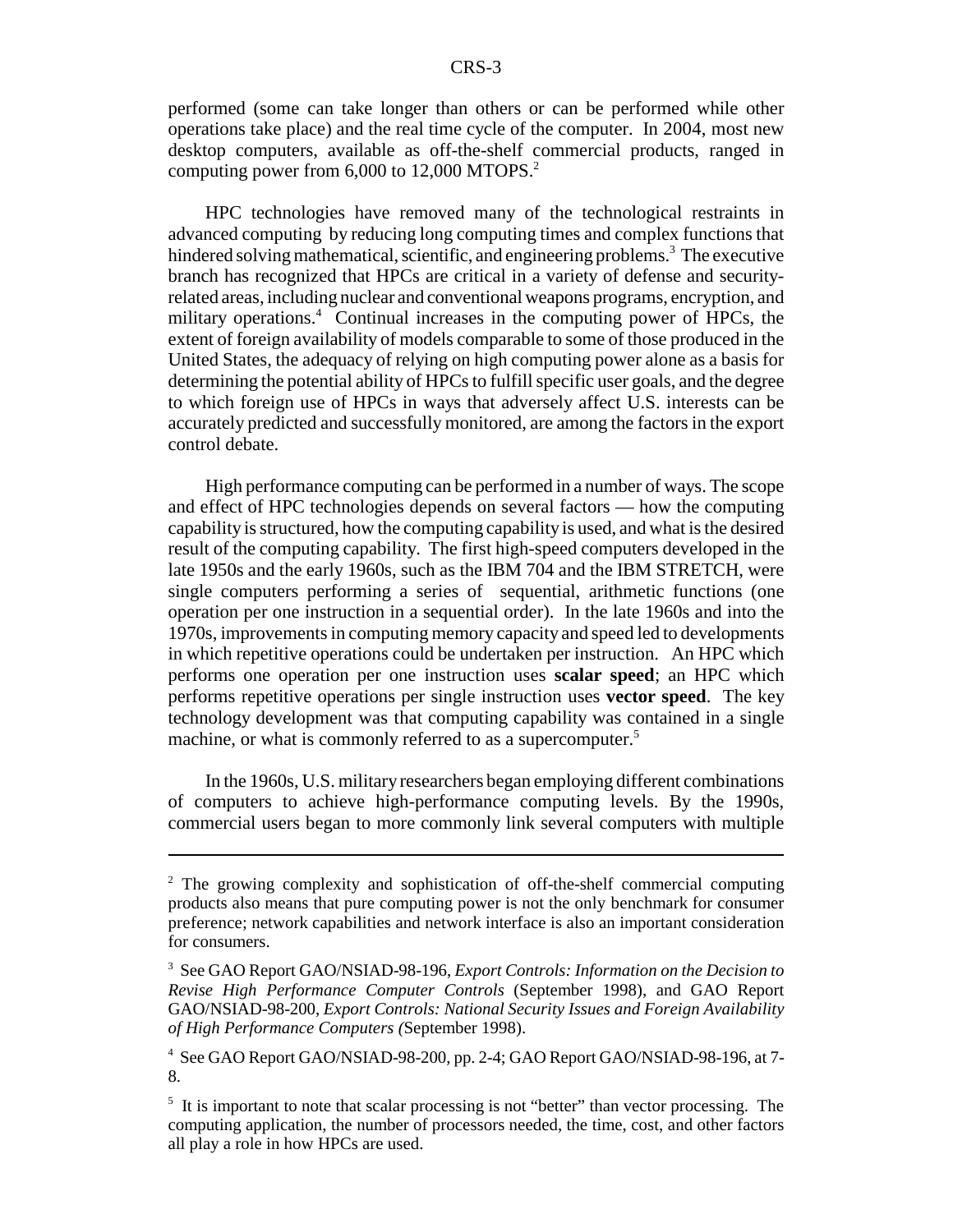processing capability together, to alleviate delays that may occur when highly complex data calculations reach the level of billions of operations. This permits computations to be undertaken simultaneously, rather than sequentially, and is called **parallel processing**. The most common form of parallel processing is **clustering**, in which independent computers are linked, or clustered, together by a single system of software, hardware, and network technologies. Clusters of parallel processors have dramatically driven down the cost while increasing the scale, scope and capacity of computing systems. **Computing grids** and **Internet computing** are extensions of clustering — networks of computers, which may be physically separated by great distances, but are linked (sometimes globally) together to work as a single unit.<sup>6</sup>

There are many architectures, or combinations, of computers and processing capability, that employ parallel processing through clusters, grids, and the Internet. Two factors that affect HPC architecture are the complexity of the operation being performed and the response time needed for a solution. The response time may need to be measured in microseconds (such as in a space launch) or in minutes, hours or days. Response time determines how many computers should be used and at what speed. Are benchmarks required at certain points of the calculation, requiring one processor to continue to work while others remain dormant? Does the calculation require a pre-production or post-production run to verify results?<sup>7</sup> Regardless of the factors considered and results sought, parallel processing requires multiple computing processing, usually housed in multiple computers.

These advances in scalar, vector, and parallel processing have given users many options. They have removed many of the technical constraints in advanced computing by reducing long computing times and complex computing functions that hindered solving mathematical, scientific, and engineering problems. Recent HPC applications range from accurate real-time weather forecasting and climate change modeling to simulations of nuclear weapons tests. For example, vector processing is an integral part of Doppler radar, a computer imaging system that provides real time weather patterns with extreme accuracy.

**Military Uses of HPCs.** High performance computers are used in many military situations including weapons design, testing, battlefield modeling, and command, control, coordination and intelligence activities (C3I). (See Appendix Table 1 for computer performance levels used for specific military applications.)

Many experts have noted that it is possible to design nuclear weapons with current commercially available computers. (Indeed, the first atomic weapons were designed with slide rules). Nonetheless, it is pointed out that highly advanced computers such as those used in nuclear weapons laboratories are necessary to

<sup>6</sup> Nance, Scott. *Clusters, Grids Moving Quickly From Lab to Market.* New Technology Week. 23 July 2001. P. 1; 4.

 $7$  Before a long calculation is executed, it is often submitted for a shorter run to determine if all of the inputs and factors are correct (to avoid wasting time and money). In addition, after a long production run is made, it is often necessary to analyze the results in additional calculations that last minutes to hours in time. National Research Council, *Supercomputers: Directions in Technology and Applications.* Washington: D.C. 1989: 32-33.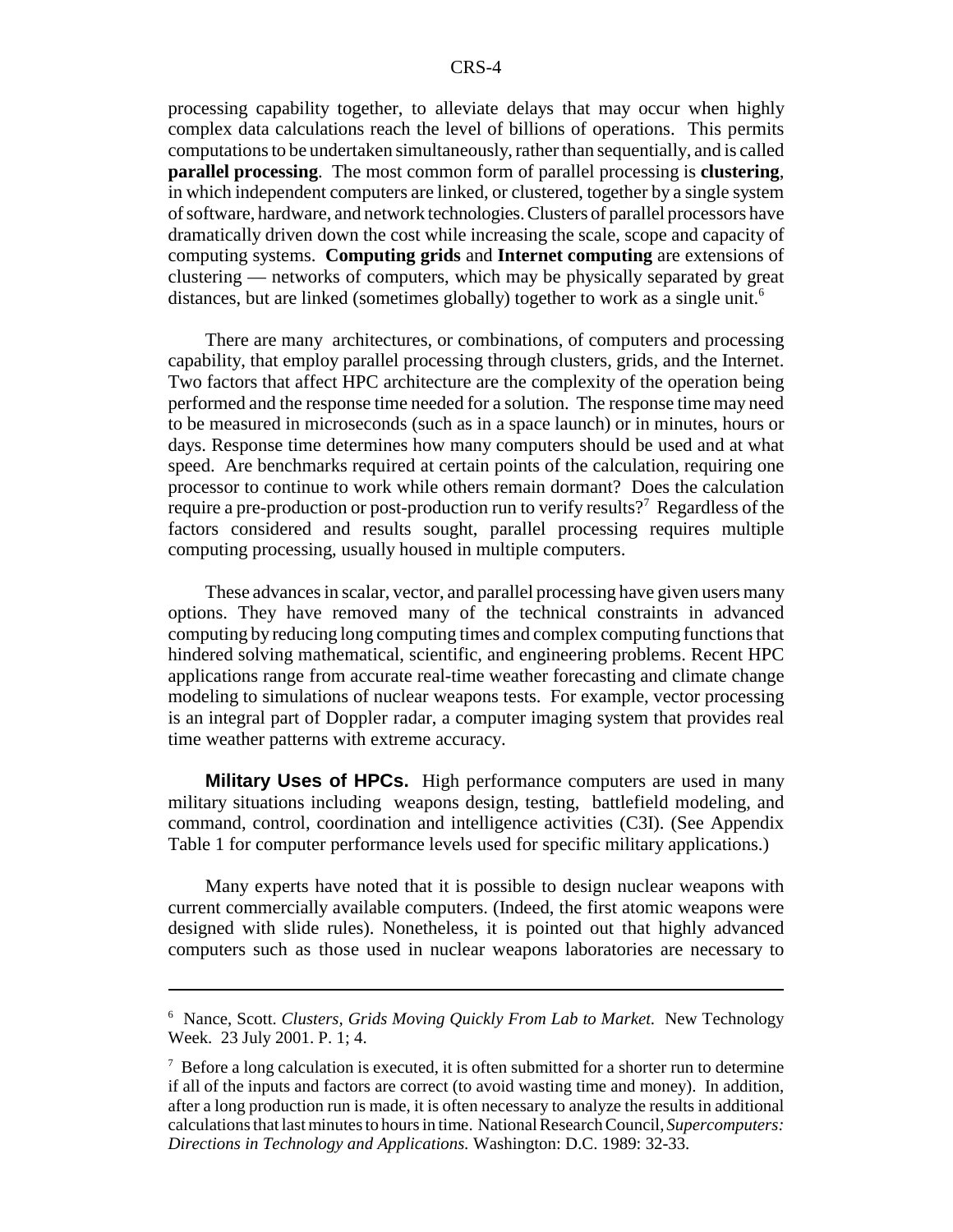produce successive generations of such weapons with greater sophistication and capabilities.<sup>8</sup> According to one proliferation expert, "acquiring supercomputers could assist China in building smaller and more efficient nuclear weapons-improvements in order to upgrade its strategic rocket forces to include multiple independent reentry vehicles (MIRV) systems- and for cruise missiles."9

Supercomputing capabilities can be used to simulate nuclear explosions. However, these simulations rely on extensive data and codes obtained in part from actual tests. Relatively few countries have tested nuclear weapons, and this data is highly guarded classified material. Therefore, computing capacity is not enough to successfully simulate nuclear tests. However, for countries that have conducted tests and presumably have this data, advanced computing capability can reduce or eliminate the number of tests needed. Not only does this contribute to greater weapons capability, it also allows that country to conceal progress towards the development of such weaponry.<sup>10</sup>

Battlefield management encompasses the components of command, control, communications/computers, intelligence (C3I), and reconnaissance. In the networked battlefield, management applications collect data from many sources simultaneously, favoring the input-output capabilities of a mainframe HPC. The software codes used to create battlefield management applications likewise need HPCs, but they involve computational aspects in which clustered computers can be employed.<sup>11</sup> Commercially available laptops such as are manufactured in numerous countries can run these operations in the field.

## **U.S. Government and Industry Roles**

It is important to note that the federal government has had an important role in the development and growth of computer technology, especially HPC technology. In the early 1950s, federal funding for computer science supported developments in several fields: electronic components, magnetic storage, computer architectures, and software.<sup>12</sup> Many federally-sponsored R&D programs that supported early computer science and technology research were undertaken for military and national security purposes. The first two electronic digital computers, the Colossus and the ENIAC, were developed as a consequence of the Allied war effort in the 1940s and are the

<sup>&</sup>lt;sup>8</sup> CSIS Commission of Technology Security in the 21<sup>st</sup> Century (CSIS), "Computer Exports *and National Security in a Global Era*," May 2001, p. 12.

<sup>&</sup>lt;sup>9</sup> Bryen, Stephen D. "The Future of Strategic Export Controls," CSIS-Stimson Working Paper #2, April 2001, p.22.

 $10$  Ibid, p. 23.

 $11$  CSIS, p. 12.

<sup>12</sup> Flamm, Kenneth. *Creating The Computer: Government, Industry, and High Technology.* The Brookings Institution. 1985: 8-28.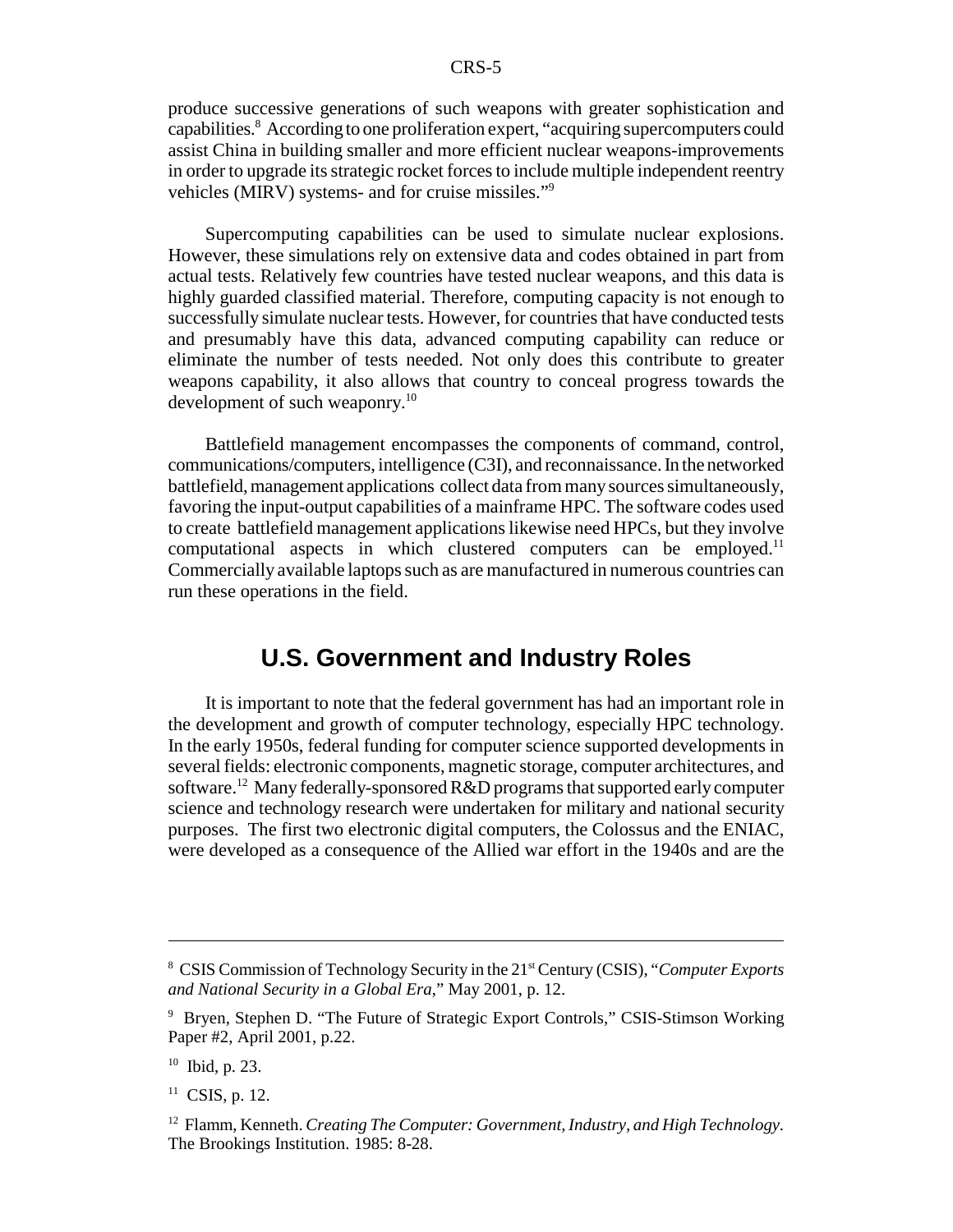origins of the U.S. commercial computer industry.<sup>13</sup> The Defense Advanced Projects Research Agency (DARPA), a part of the Department of Defense that supports longterm, high-risk, potentially high-payoff R&D, also has been instrumental in technology developments ranging from the computer mouse to flat panel display technology. The Internet was created as a network in which university researchers undertaking contract work for DOD could easily exchange data. The U.S. Navy, Air Force, and other parts of the Armed Services also provided significant funding for early computer science research, and the National Science Foundation and what was formerly the National Bureau of Standards have played a significant role in supporting targeted, non-military computer science.<sup>14</sup>

As computers and computer technologies became more complex — and as global competition for making these machines became more intense — policymakers sought to address perceived shortcomings in technologies and applications. In 1989, representatives from the federal government, U.S. industry, and academia called for policymakers to address the "grand challenge" of supporting new computing and networking applications. In FY1991, the 102<sup>nd</sup> Congress authorized the High Performance Computing Initiative as part of a five year effort to advance high performance computing in conjunction with the mission of federal agencies. While authorization of this program ended at the end of FY1995, appropriations for federal high performance computing research and development has continued. In FY2000, support for federal HPC programs totaled \$1.8 billion.<sup>15</sup>

While U.S. HPC manufacturers continue to provide technological innovations, global competition is intense. Today's global market leaders include IBM and Sun Microsystems/Cray in the United States, and Japan's NEC. Beyond the United States and Japan, many other industrialized nations have developed high performance capabilities, although they lag performance benchmarks of the industry leaders. Computer software, networking, semiconductor chip manufacturing, and other segments of the computer industry also have benefitted from, and contributed to, HPC advances.<sup>16</sup>

## **HPCs and Export Policy Revisions**

Before HPC technology advances in the 1990s, HPC export controls were fairly simple. There were only a few supercomputers in the world; they were almost all

<sup>&</sup>lt;sup>13</sup> While the Colossus was built in England during 1942-43, the effort was considered a joint U.S.-British accomplishment. ENIAC stands for Electronic Numerical Integrator and Calculator. Ibid., 46-47.

<sup>&</sup>lt;sup>14</sup> Ibid., 29-46. The National Bureau of Standards became the National Institute of Standards and Technology in 1995.

<sup>15</sup> For more on the origins and history of this program, see *Computing, Information, and Communications R&D: Issues in High-Performance Computing*, by Glenn J. McLoughlin. CRS Report 97-31 SPR.

<sup>16</sup> Computer Industry Almanac, "Top Computer Companies," [http://www.c-ia.com/statistics/prz].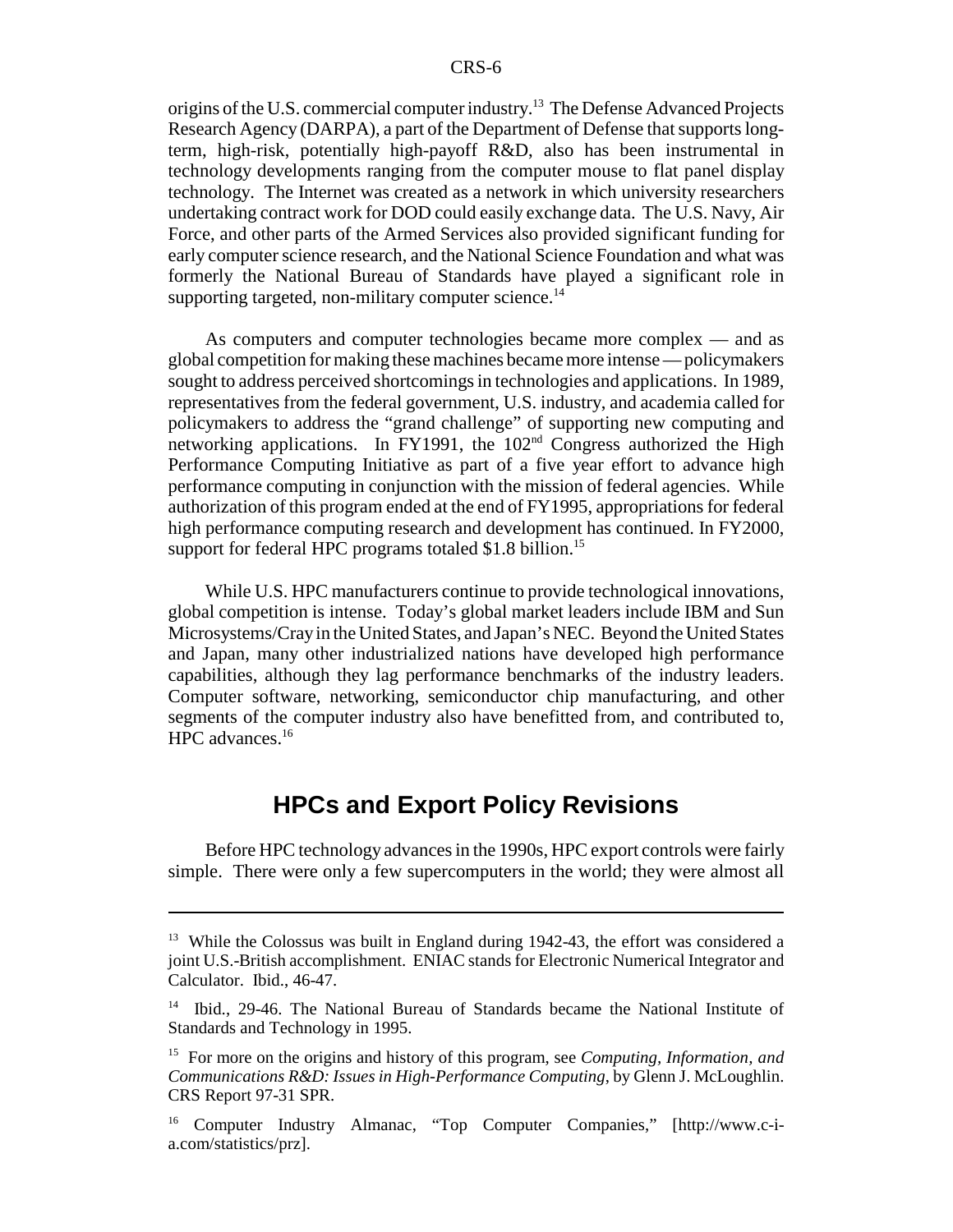made by U.S. firms; and computing capability ranged in the low 100 MTOPS range. U.S. export control policy focused on controlling a single set of technologies incorporated into specific products.

### **Multilateral Regimes**

**The Coordinating Committee (CoCom).** CoCom was originally established in 1949 to restrict the transfer of technology to the Soviet Union and its satellite states. The organization, headquartered in Paris, met regularly to determine which goods could be sent to the Eastern Bloc. CoCom was characterized by a coordinated list of goods and technology, the ability to prevent the export of goods from a member state, and frequent consultations. Its impact was realized after the collapse of the Eastern bloc, when the woeful state of Soviet-bloc technology was confirmed. CoCom did not long survive the end of the Cold War, as the lack of agreement on control destinations contributed to its demise in 1994.

**U.S. Japan Supercomputer Agreement.** The first multilateral attempt explicitly to control the export of supercomputers for non-proliferation purposes was the U.S.-Japan Supercomputer Agreement of 1984. Modifications of the agreement were adopted in 1986, 1990, and 1994. At that time, the two major supercomputer manufacturing nations agreed to coordinate the sale of these machines to third parties. The agreement supplemented CoCom by controlling transfers to non-Communist countries. In 1993, the U.S. unilaterally liberalized its export controls on supercomputers (500 MTOPS for CoCom; 2,000 for the bilateral agreement). The Japanese protested this decision and only raised controls to 1,500 MTOPS. The controls prohibited sales to end-users known to be engaged in weapons development, proscribed activities, or known to be terrorist entities.

**Wassenaar Arrangement.** In the mid-1990s, an international agreement, called the Wassenaar Arrangement (WA), created a multilateral framework to control conventional arms and dual-use technology, including HPCs. The WA resulted from negotiations culminating in July 1996 to replace the Coordinating Committee (CoCom). The WA is a voluntary arrangement that stresses transparency, consultation, and national restraint. WA members report on the transfers of dual-use goods semi-annually. Sensitive List transfers are also reported semi-annually, however, license denials are reported to the group within 60 days. WA members also consult on the security implications of transfers of conventional arms and dual-use goods. The WA conventional arms and dual-use lists are maintained by the participating states and are revised as needed.

The decision to license any good or weapon remains with the Member state based on that state's national export control laws. Unlike CoCom, national decisions cannot be overturned or considered by the other Member states. Neither are there prohibitions to prevent an "undercut", the act of selling an exact or similar good after another country has denied such a sale. WA is not targeted at any nation, although an informal consensus has developed against sending arms or sensitive technologies to certain states. Current Wassenaar controls are set at 190,000 MTOPS.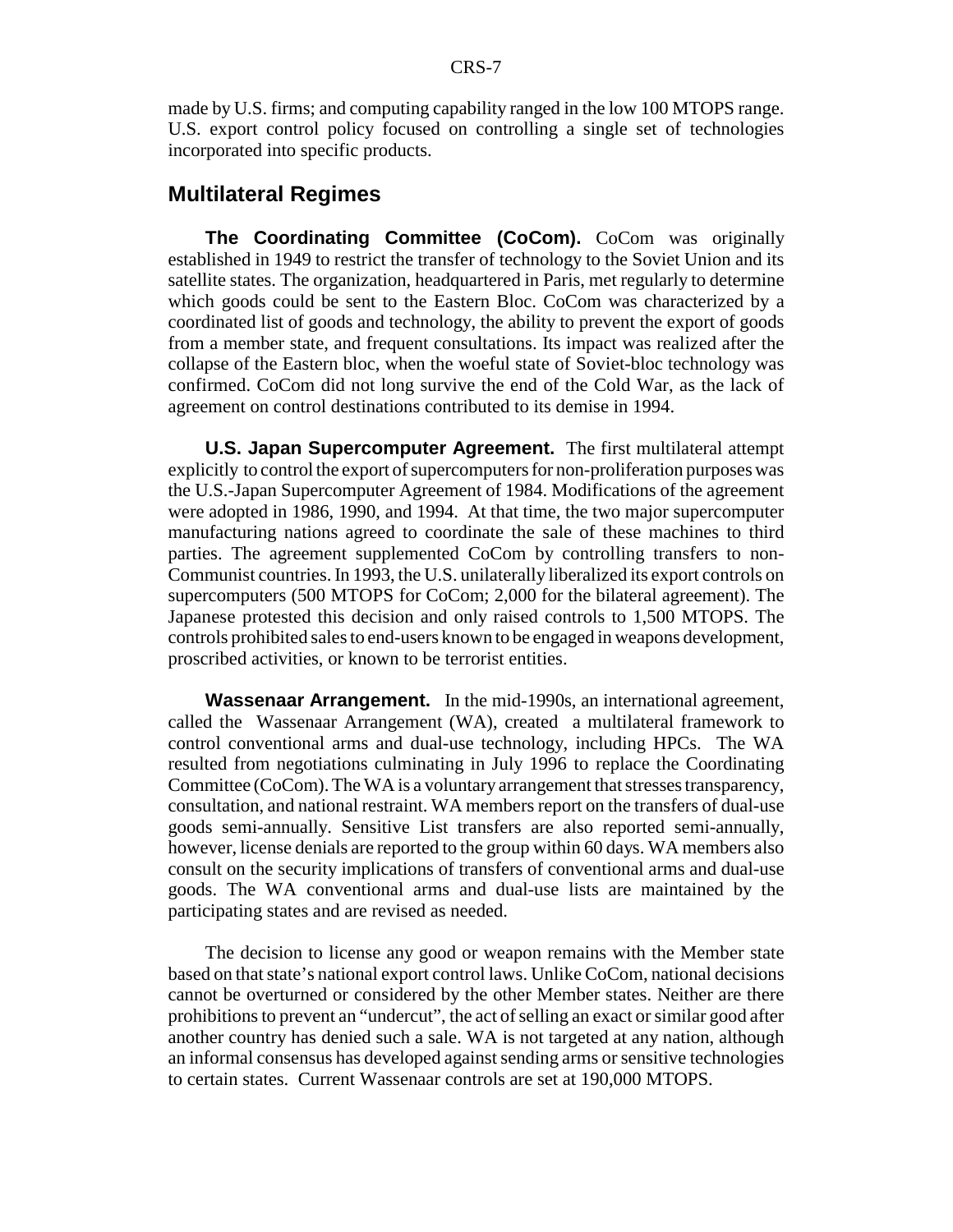## **U.S. Domestic Policy and Regulations**

As both the computing power and applications of HPCs grew, so did concerns about adjusting export controls and changing MTOPS benchmarks. In 1992, the U.S. Commerce Department defined an HPC as 195 MTOPS; any export above this level required an export license. This definition was revised in 1994  $(1,500 \text{ MTOPS})^{17}$ , to reflect new HPC technologies and expanding applications. It is important to note that at that time, HPCs were still almost exclusively stand-alone machines.

**MTOPS and Country Tiers.** At the end of 1995, a study on high performance computing and export control policy was published by the Center for International Security and Cooperation (CISAC) and Stanford University. This study, "Building on the Basics: An Examination of High-Performance Computing, Export Control Policy in the 1990s" was commissioned by the Departments of Commerce and Defense to address concerns about HPCs and export control policy. The report analyzed then-current technology trends, applications, and export control policy. It concluded that technological advances in computing, diffusion of HPC technology worldwide, new applications of HPCs, and changing U.S. national security policy in a post-Cold War era effectively made MTOPS a poor export control benchmark. The study's authors recommended that in the short-term, new upper and lower export control thresholds should be based on militarily important applications, and recognize the inability to control specific technologies.<sup>18</sup>

The current licensing process for HPCs was established by Commerce Department rulemakings of January 25, 1996 and March 25, 1996. The former implemented the policy of computer export reforms announced by President Clinton on October 5, 1995; the latter implemented the reorganization of the Export Administration Regulations (EAR) broadly, but it also announced the policy of License Exceptions for computer exports. A License Exception is an authorization contained in the EAR that permits exports of an item that otherwise would require a License under certain circumstances. An exporter invoking a License Exception certifies that all licensing criteria have been met on its export documentation.

These regulations created the License Exception CTP under which computers are exported today. Previously, all computers over the prevailing MTOPS threshold required a license based on destination or type of transaction. The January 25 rule implemented a country tiering system for computer licensing. Under the March 25 rule, a license exception could be granted based on the destination. The power or MTOPS level eligible for a destination would be determined by the tier in which that country was placed. The tier in which a country was placed was determined by its adherence to proliferation control regimes, its relations with the United States, and the potential for transhipment or diversion to particular uses (See Appendix 2).

 $17$  The exception was the U.S.-Japan Supercomputer Agreement, which set the threshold at 2,000 MTOPS; however, as noted on the previous page, Japan protested the unilateral nature of this decision and only raised controls to 1,500.

<sup>18</sup> See *Building on the Basics: An Examination of High-Performance Computing Export Control Policy in the 1990's*, Seymour Goodman, Peter Wolcott, and Grey Burkhart (November 1995).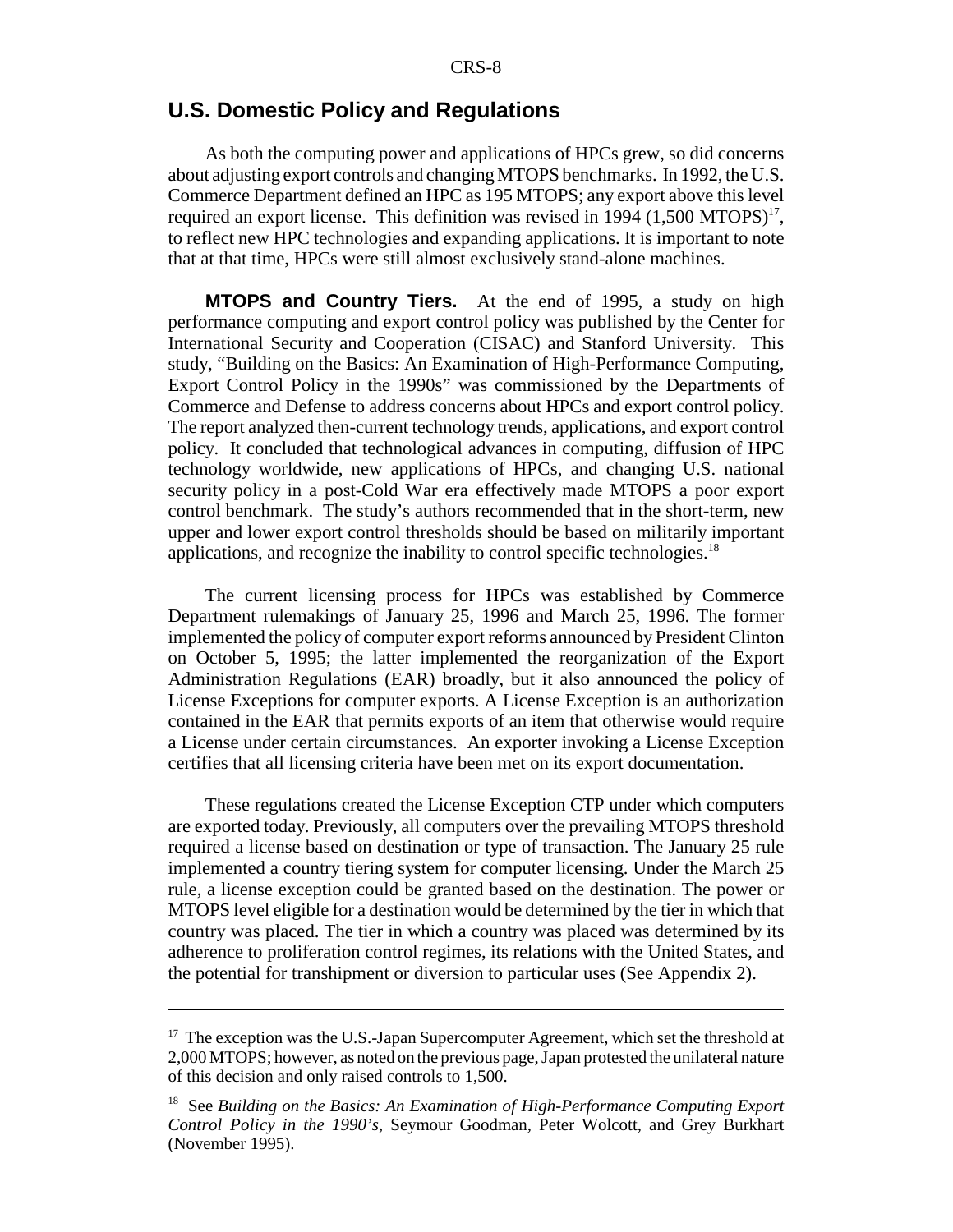Tier 1 countries (Canada, Western Europe, Australia, Mexico, Japan, and New Zealand), categorized as those countries belonging to and adhering to proliferation control regimes, would require no license for HPC exports, while Tier 2 countries (South America, ASEAN nations, several former Eastern European bloc nations and South Africa) had a 10,000 MTOPS threshold and reporting requirements for U.S. sales above that level. Tier 2 represented countries in which the risk of proliferation was relatively minimal, although greater than Tier 1.

Tier 3 countries represented countries in which there was a risk of proliferation or diversion, either by the countries themselves or by virtue of the regions they inhabited. These countries- China, Russia and other countries of the CIS, India, and Pakistan- became subject to a dual control system. This system distinguishes between civilian and military end-users and end-uses. Export licenses would be required for HPCs above 2,000 MTOPS for military and weapons end-users and end-uses, and above 7,000 MTOPS for any recipient or for any use. Licenses for items in the former category would be considered on a case-by-case basis; licenses for those in the latter would generally be approved. This end-user differentiation ended in 2000.

Licenses were required to Tier 4 countries (Cuba, Iran, Iraq, Libya, North Korea, Sudan, and Syria) which operationally presupposed a presumption of denial. Since the promulgation of these regulations, the country tiers have not remained static. Countries have been moved between tiers to reflect different geopolitical and proliferation circumstances. MTOPS levels and destination criteria have also been adjusted for each tier, recognizing the changes in computing power.

Under the 1996 policy change, civilian consumers in Russia, other CIS countries, and China could buy high-performance computers without going through the rigorous U.S. export licensing process if, for example, the computers were not to be used at a nuclear weapons facility. After several refusals by the United States to approve exports to Russia of computers for nuclear-related purposes, Russia reportedly obtained 16 IBM computers through evasion of U.S. export license requirements and installed the computers at Arzamaz-16 (now Sarov), the site where the former Soviet Union had designed its hydrogen bomb and Russia conducts nuclear weapons research. The United States originally insisted that the computers be returned, but instead, after two years of negotiations, Russia agreed to remove the computers from the nuclear weapons facility and transfer them to a new commercial computing center which opened in Sarov in October 1999.

**The Cox Committee.** Policymakers also were concerned about exports of HPCs to the People's Republic of China. Reportedly, end-user and verification problems have arisen with regard to China, since many state owned enterprises  $(SOEs)$  have close ties to the Chinese military.<sup>19</sup> For example, an executive branch review reportedly discovered an HPC built by Sun Microsystems in the possession of the Changsha Institute of Science and Technology, a weapons research facility run

<sup>19</sup> *Technology, Trade and Security Issues Between the United States and the People's Republic of China: A Trip Report, August 1997,* by Glenn J. McLoughlin, CRS Report 98- 617.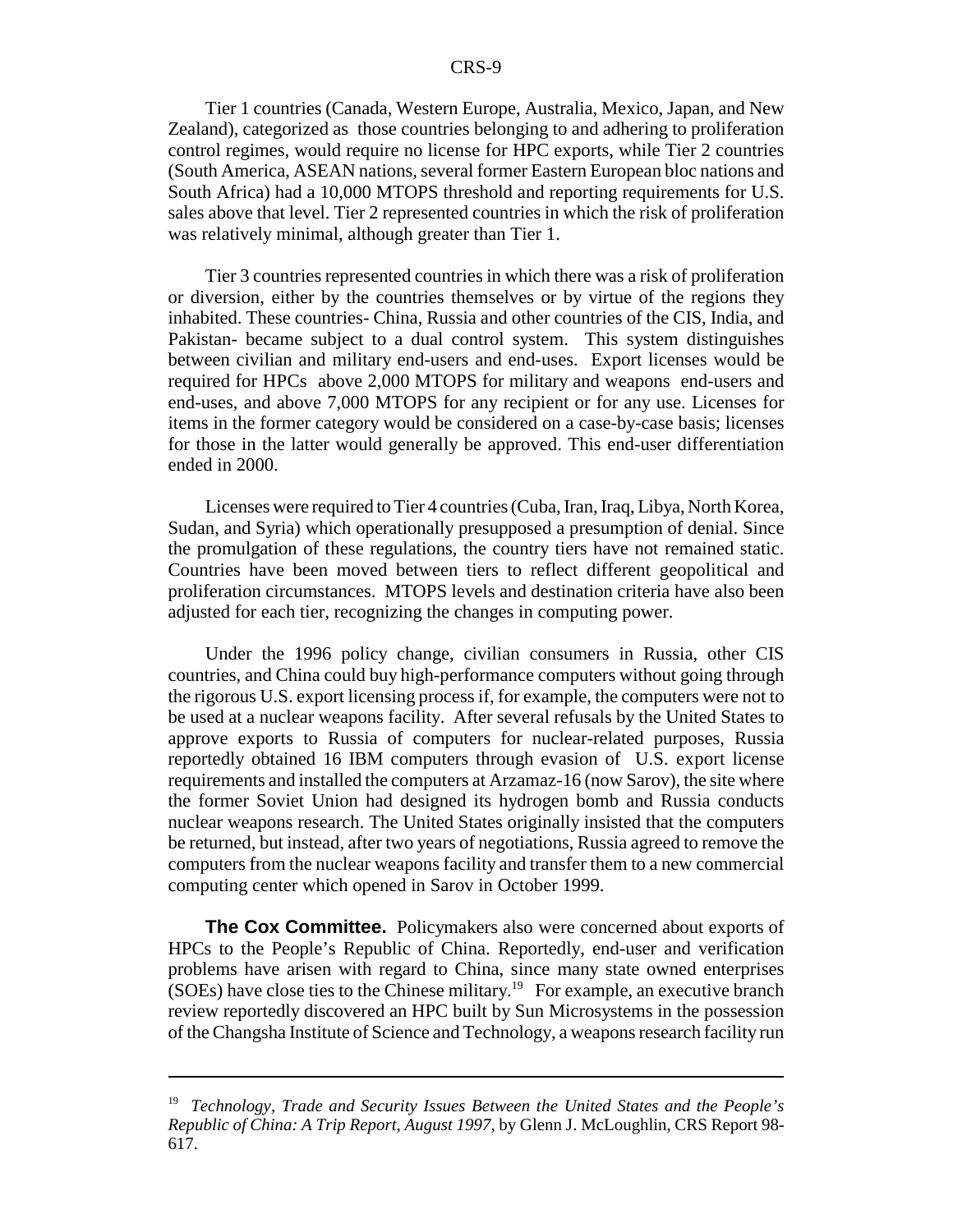by China's People's Liberation Army. The computer was allegedly sold to the Institute in 1997 by one of Sun's Hong Kong distributors without an export license. The computer was returned to the United States in November of that year. In addition, until 1998 China had not allowed the United States to conduct postshipment checks to establish end-use control; even since that time, some contend that post-shipment verification has been erratic and incomplete.

In 1998, the House of Representatives created the Select Committee on U.S. National Security and Military/Commercial Concerns with the People's Republic of China (PRC). Chaired by Representative Christopher Cox, the "Cox Committee" was created in response to allegations that two U.S. satellite companies (Loral and Hughes) might have transferred technology to China in the course of launching satellites on Chinese launch vehicles. However, the committee's mandate was broader, and included investigations of other instances where illicit technology transfer may have occurred — including HPCs.<sup>20</sup> The public, declassified version of the Committee's report was released on May 25, 1999 (the Committee's final report remains classified).

The Cox Committee report was considered important (if controversial) by U.S. policymakers, industry leaders and others because it not only assessed the amount of HPC technology transferred to the PRC, but painted in larger brush strokes what many consider to be the inefficacy of current U.S. HPC export control policy to Tier 3 countries. For some, the examples of HPC technology transfer to the PRC provide concrete examples of why U.S. HPC export control policy needed substantial revision.

 The Cox Committee determined that U.S. HPC export policy has been circumvented by PRC end users, has not been properly monitored or enforced by U.S. officials, and that U.S. industry generally had been unaware of PRC applications of HPCs. The major Cox Committee report findings on HPCs were: that the number of HPCs exported to China had increased and had provided PRC end-users with many different combinations of computing power and speed; that PRC end users were clustering lower-end HPCs together to increase computing power and speed; that the distinction between PRC private companies and SOEs was blurred, affecting end-use verification and resulting in HPCs being used for military purposes and contributing to proliferation; that PRC students visiting U.S. federal laboratories and universities with HPC technologies may act on behalf of the Chinese intelligence organizations, further blurring civilian, military, and academic lines; that the U.S. Government's ability to verify the location and use of HPCs in the PRC was blocked by that country's resistance to post-shipment, on-site verification visits; and that these findings raised significant security issues for U.S. policymakers in formulating export control policy and U.S.-PRC relations.<sup>21</sup>

<sup>20</sup> See Congressional Research Service, *Technology Transfer to China: An Overview of the Cox Committee Investigation Regarding Satellites, Computers, and DOE Laboratory Management.* By Marcia S. Smith, Glenn J. McLoughlin, and William C. Boesman, CRS Report RL30231, 11 June 1999.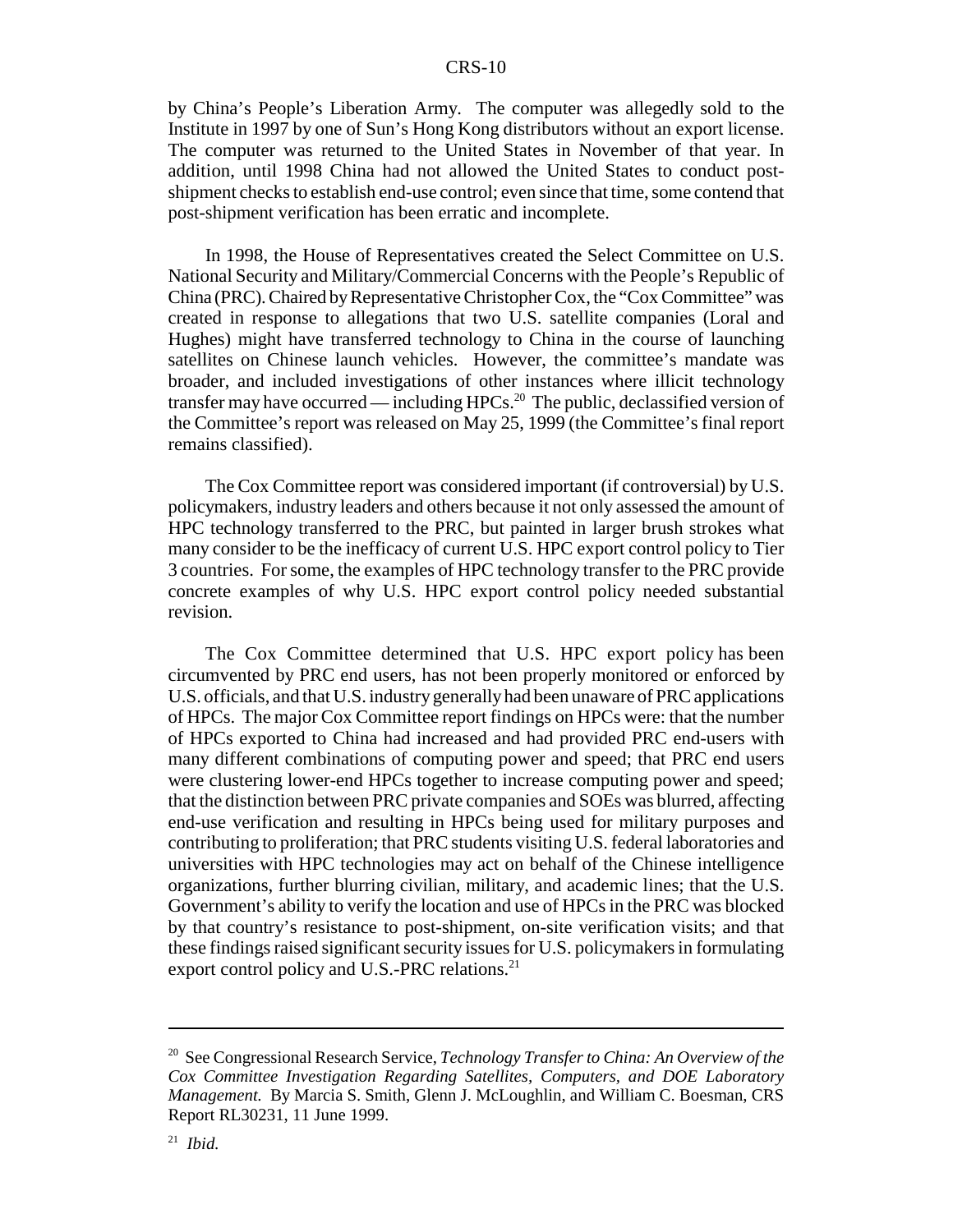The Cox Committee report offered four policy recommendations.

- Legislation to require testing of computers proposed for export, and which may be potentially used for clustering and other combinations of HPCs.
- An annual comprehensive threat assessment of HPC exports to the PRC by the U.S. intelligence community.
- ! Legislation to require transparent end-use verification of PRC use of HPCs; failure by the PRC to cooperate would result in actions by the United States to lower the benchmark levels of HPCs sold to the PRC, to deny certain export licenses for computers to the PRC, and other related measures.
- Legislation to require the Executive branch to encourage other computer-manufacturing countries, especially those countries that manufacture HPCs, to adopt similar export policies towards the PRC.

Shortly after the release of the report, the Clinton Administration offered a response. The Administration agreed with the Cox Committee report that sales of computers to the PRC should be for commercial, not military, purposes. The Administration also stated that it was reviewing the potential national security uses of various configurations of computers, the extent to which these computers can be controlled, and the impact of controls on the U.S. industrial base. The Administration agreed with the Cox Committee assessment that the United States needs the capability to visit U.S. HPCs licensed for export to China and observe how they are being used (although the Clinton Administration contended that it was not possible to obtain no-notice verification visits to any country, including the PRC). On this last point, the Administration negotiated an agreement with the PRC for increased site visitations in 1998. However, the Clinton Administration continued to contend that requiring the U.S. to visit every HPC site, regardless of what business the end-user was in or how many times it was visited before, would be ineffective and wasteful.<sup>22</sup>

**The National Defense Authorization Act of 1998 (NDAA98).** The106<sup>th</sup> Congress also responded in part to the Cox Committee report when it passed the National Defense Authorization Act for FY1998. Congress tightened Tier 3 controls on HPC exports, and enacted new requirements for advance notification and postshipment verification of these items. The statute requires exporters to notify the Commerce Department in advance of a proposed export or reexport of an HPC greater than 2,000 MTOPS to a Tier 3 country and prohibited the export, or reexport, of an HPC without a license if the Secretary of Commerce, Defense, State, or Energy

<sup>&</sup>lt;sup>22</sup> Statement by Under Secretary for Export Administration, "Commerce Report: Growing Demand for U.S. High Performance Computers." Washington: U.S. Department of Commerce. 8 January 1999.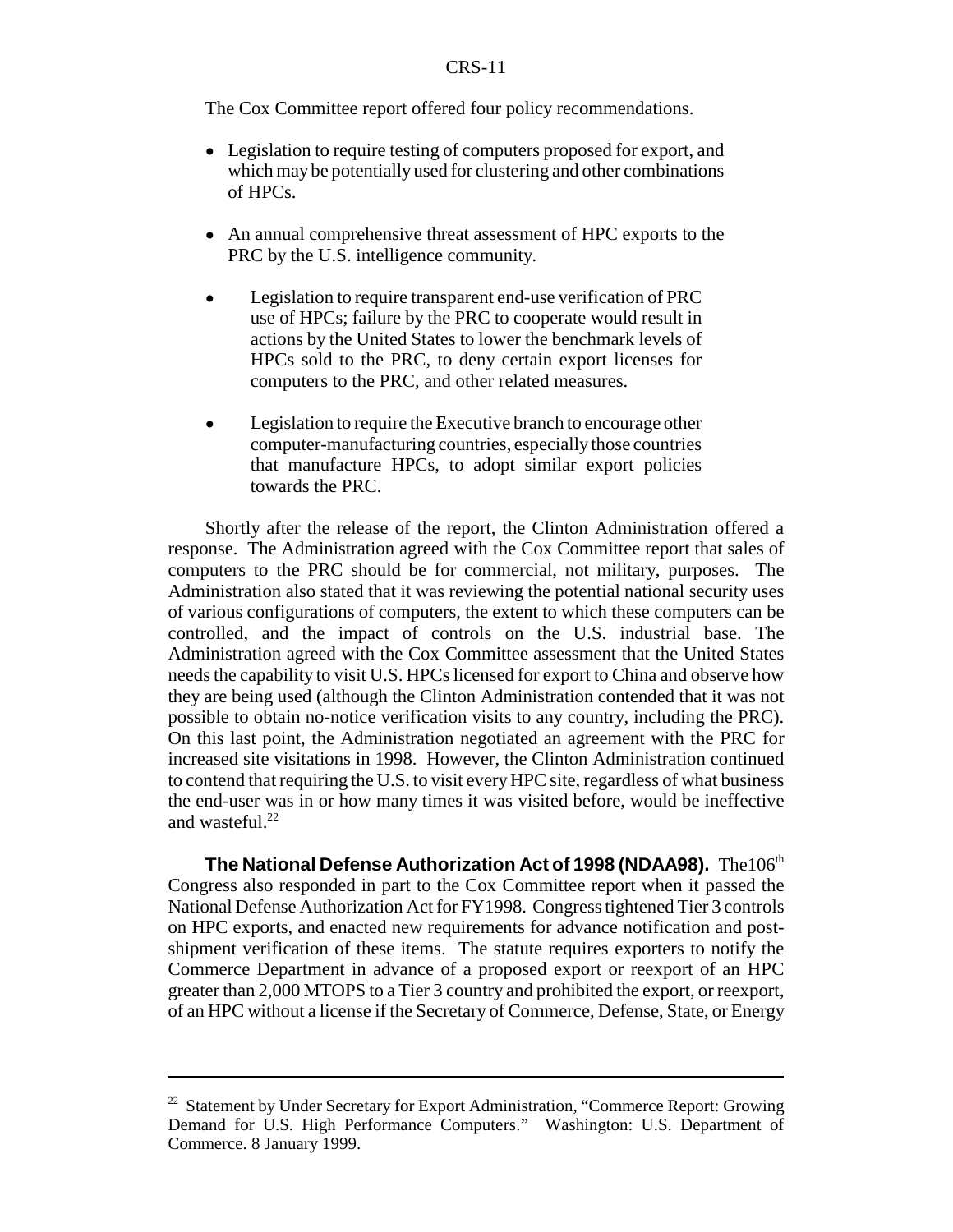objected.<sup>23</sup> The objections would have to be raised within 10 days after the agency received the notification. The President would be authorized to raise the MTOPS level for notification purposes, but the new threshold would not go into effect until six months after the President justified it in a written report to Congress. Similarly, the President had the authority to remove countries from Tier 3 (with some exceptions) but was required to notify Congress 120 days in advance. Congress reduced the notification period from 120 to 60 days in October 2000.<sup>24</sup>

NDAA98 also requires post-shipment verification of exports of computers of more than 2,000 MTOPS to Tier 3 countries, though the provision will not apply to a country moved out of Tier 3 under the authority described above. To facilitate verification of sensitive items, the United States signed an agreement with China in 1998 setting forth terms for post-shipment visits to verify end-use of high technology exports generally. In October 1999, Congress also directed the President to seek an agreement with the PRC to revise the existing verification system as it applies to NDAA-covered HPCs "so as to provide for an open and transparent system providing for effective end-use verification for such computers."25 It also relaxed the NDAA's verification requirement by making any increased MTOPS level established for purposes of advanced notification applicable to the former requirement as well.<sup>26</sup> On January 24, 2002, Assistant Secretary of Commerce for export enforcement Michael J. Garcia testified that the backlog for end-use inspections stood at approximately 700. He maintained that this number includes inspections for computers that are no longer advanced enough to be controlled. However, he testified that access to advanced computers with potential military applications has been denied by Chinese authorities.<sup>27</sup> In May 2003, the House defeated an amendment to the 2004 NDAA that would have repealed the NDAA98 provisions. The amendment was defeated by a vote of 207-217.

**Further Decontrols: 1999-2003.** In July 1999, the Clinton Administration announced that it was notifying Congress of its intent to relax more controls on HPC exports, including raising the export license threshold for Tier 3 countries from 7,000 to 12,300 MTOPS for civilian end-users and from 2,000 to 6,500 MTOPS for military end-users. In addition, the President notified Congress July 26, 1999 that the advance notification level would be raised from 2,000 to 6,500 MTOPS. On February 1, 2000, at the conclusion of the six month notification period, the Clinton Administration announced that these changes, the fourth since 1993, would be enforced.

On February 1, 2000, the Clinton Administration raised the Tier 2 levels from 20,000 to 30,000 MTOPS and raised the notification level to Tier 3 countries from

<sup>&</sup>lt;sup>23</sup> National Defense Authorization Act, FY1998, P.L. 105-85, § 1211.

<sup>&</sup>lt;sup>24</sup> National Defense Authorization Act, FY2001, P.L. 106-398, §1234.

<sup>&</sup>lt;sup>25</sup> NDAA, FY2000, P.L. 106-65, § 1407(a)-(b).

<sup>26</sup> NDAA, FY1998, § 1213(e), *as added by* NDAA, FY2000, P.L. 106-65, § 1407(c).

 $27$  "U.S. Unable to Monitor Computer Exports to China as Required by Congress, Aide Says," *International Trade Reporter*, January 24, 2002.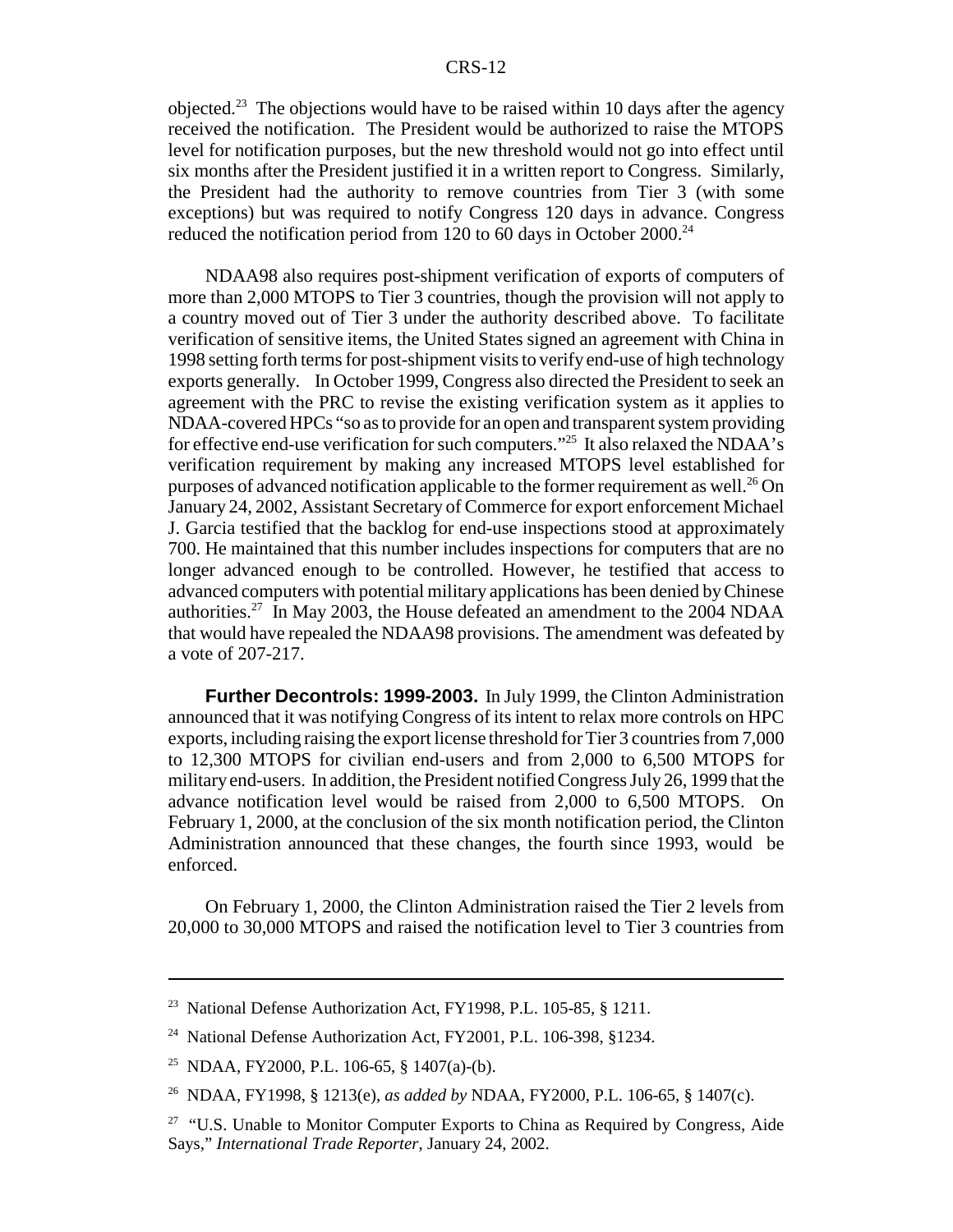6,500 MTOPS to 12,500 MTOPS.28 These changes went into effect on August 14, 2000. On August 30, 2000 the Clinton Administration notified Congress of additional export control changes. The license exception limit for Tier 2 countries was raised from 33,000 to 45,000 MTOPS; and the license exception limit for Tier 3 countries was raised from 20,000 to 28,000 MTOPS.

In January 2001, President Clinton adjusted MTOPS levels by Presidential directive and merged country tiers 1-2. The President stated his support for ending high-performance computer export controls, citing the lack of a meaningful or relevant export control standard. However, he maintained the controls due to the statutory requirements of NDAA and recommended that the incoming Administration seek repeal of the NDAA mandates.<sup>29</sup> Currently, a License Exception is available to all Tier 1 countries for computers over 6,500 MTOPS. In addition, the WA notification requirements have ended for Tier 1 countries. A Tier 3 country is eligible for a license exception for computers with performances ranging from 6,500-85,000 MTOPS. As of this date, exports of computers with performance capabilities of over 85,000 MTOPS continue to need licenses, as do all potential sales to Tier 4 countries.

The Bush Administration implemented its first change in HPC export control policy on January 2, 2002. It raised the license exception threshold from 6,500 to 12,000 MTOPS. Tier I countries may receive a license exception for any processors over 12,000 MTOPS. The Administration also raised the licensing threshold from 85,000 MTOPS to 190,000 MTOPS. Thus, exporters to Tier III countries may obtain a license exception for computers with a CTP of 12,000-190,000 MTOPS. A license will still be required to ship computers with a CTP greater than 190,000 MTOPS to Tier III countries. This change took effect on March 5, 2002. It has been reported that these changes were prompted by the introduction of the Pentium Itanium Chip. A single Itanium chip has the CTP of 6,500 MTOPS, while a popular server configuration with 32 processors would have a CTP of 190,000 MTOPS. The new licensing requirement would allow sales of this server configuration to Tier III countries.30 In addition, Latvia was moved from a Tier III to a Tier I country, a change that will become effective180 days from January 2.

On January 14, 2003, the Bush Administration announced a general decontrol of general purpose microprocessors to bring the EAR in conformance with the February 2002 revisions of the Wassenaar Arrangement's List of Dual Use Goods and Technologies.31 These microprocessors are widely produced and are used for

<sup>&</sup>lt;sup>28</sup> Other changes included raising individual license levels for civilian end users in Tier 3 countries from 12,300 to 20,000 MTOPS and moving Romania from Tier 3 to Tier 2. See; [http://www.bxa.doc.gov/press/2001].

<sup>&</sup>lt;sup>29</sup> "Export Controls on High Performance Computers," White House Fact Sheet, January 10, 2001.

<sup>30 &</sup>quot;White House Eases Computer Export Controls to China, Others,"*Inside U.S. Trade,* January 4, 2002.

<sup>31 &</sup>quot;Revision of Export Controls for General Purpose Microprocessors", 68 *Federal Register* (continued...)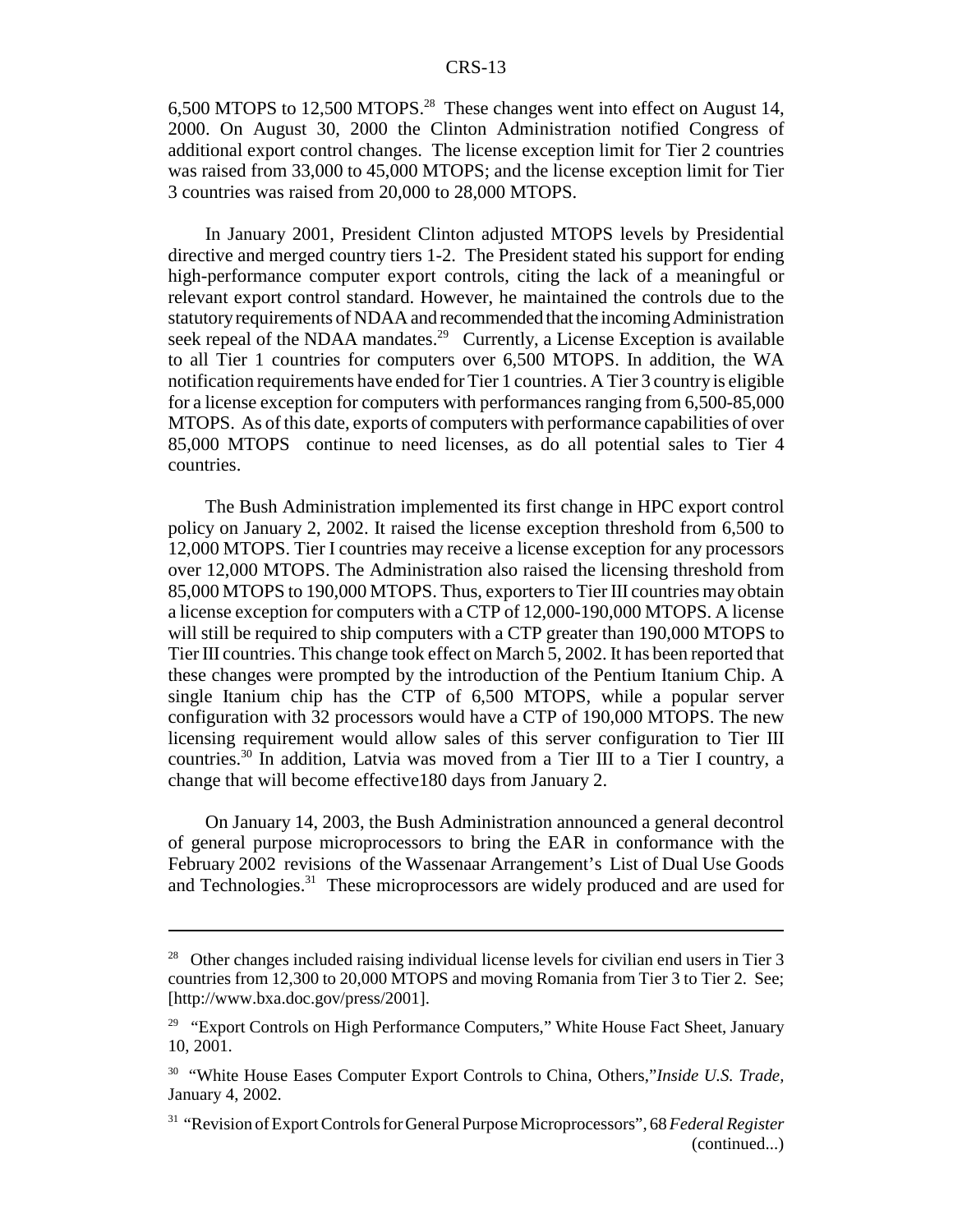numerous civilian applications including cellular phones, personal digital assistants, and personal computers. However, they are also used for several military applications such as navigation and guidance systems, communications and information warfare systems. Based on the new regulations, microprocessors with a CTP of over 6,500 MTOPS will only be controlled to designated terrorist supporting countries.32 The rulemaking also establishes a license requirement for microprocessors exported for military end-use or to military end-users in countries such as China, Russia and newly independent states of the former Soviet Union. This latter requirement does not require licenses for export to civilian end-use or end-users in these countries. These regulatory changes refer only to microprocessors and, hence, do not affect the HPC export control policy detailed above.

## **MTOPS: Technology and Policy Issues**

Policymakers have had to face a series of technology-related policy decisions when addressing the export policy of HPCs. The first is whether MTOPS is an adequate and satisfactory benchmark for controlling the export of HPCs. This is a significant policy question because if the MTOPS benchmark is removed in favor of another technology benchmark, then a series of other policy, procedural, and regulatory changes likely would have to be implemented as well. These would include revising statutory authority for export control, and it is likely that export control policy and how that policy is made, would be substantially changed as well.

**MTOPS.** If the United States continues to use MTOPS as a measurement for HPC export control, it is likely that critics will continue to dispute its effectiveness. For these critics, retaining MTOPS benchmarks (and raising export control threshold levels when technological advances warrant) would not address the growing use of computer clusters outside of the United States; would not differentiate among endusers and whether these users had important ancillary technologies, such as software and networks; would not address the applications of computers by nations and entities not friendly to the United States; would not address the potential loss of HPC sales, even at high MTOPS licensing thresholds, for U.S. firms; and it would not necessarily address concerns of end-use and on-site verification raised in the Cox Committee report and elsewhere.

Even the criteria used to determine the level of MTOPS control has been a subject of controversy. In order to change the NDAA98 notification requirements, the President must report to Congress on (1) the foreign availability of computers with capabilities up to the proposed level; (2) the potential military uses that HPCs at the new level can provide; and (3) the impact of uses on the national security. The General Accounting Office was asked on two occasions to examine the methodology used in the Administration's preparation of these reports. GAO found that the

 $31$  (...continued)

<sup>1796,</sup> January 14, 2003.

<sup>&</sup>lt;sup>32</sup> The control category AT (anti-terrorism) covers North Korea, Sudan, and Syria. However, comprehensive controls on Cuba, Iran, Iraq, and Libya require licenses (with a presumption of denial) for virtually all goods on or subject to the EAR.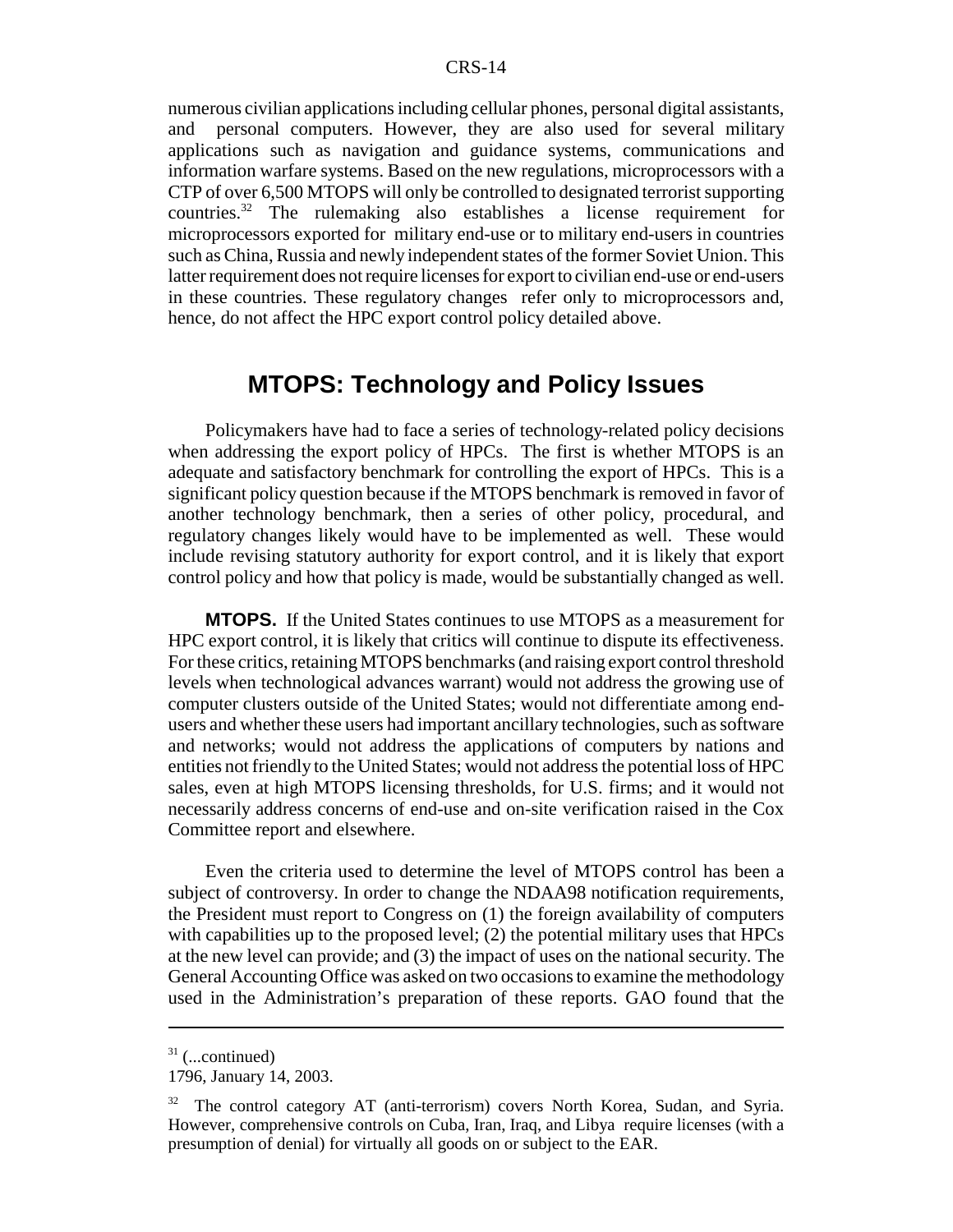Administration had not clearly articulated specific national security interests to be protected at various performance levels. It did not determine what military critical applications to control or the most effective method to achieve those controls.<sup>33</sup> The GAO also reported that the Administration based decontrol decisions on the availability of computing power at various levels rather than on national security assessments. In fact, 'widely available' and 'controllable' were not (and are not) defined in current law or regulation. Although these criticisms were directed at actions of the Clinton Administration, the Bush administration may also need to grapple with the issue of determining what level of technology can be controlled.

**Eliminating MTOPS.** Three recent reports have provided policymakers with an extensive analysis of HPCs and export controls, as well as varying recommendations and strategies for addressing policy questions. They are: the General Accounting Office (GAO) report *System for Controlling Exports of High Performance Computing is Ineffective,* December 2000; the Center for Strategic and International Studies (CSIS) report *Computer Exports and National Security in a Global Era: New Tools for a New Century,* April 24, 2001; and the Defense Science Board (DSB) report *Export Control of High Performance Computing: Analysis and Alternative Strategies,* February 2, 2001.

The GAO, the CSIS, and the DSB all call for eliminating MTOPS as a technology benchmark for HPC export control policy. The GAO contends that MTOPS is outdated as a valid measurement of computing speed because it is tied to the clock rate of the computer's processing power, which may vary depending on the computer application. The GAO further contends that MTOPS benchmarks do not take into consideration other factors, such as memory retrieval times, interconnection methods, and internal bus speeds of computers, all of which are more directly tied to computing power and speed. The CSIS report raised similar objections to MTOPS as a benchmark for export control policy. The CSIS report states that MTOPS is a static measurement which does not work well when measuring computing power from clusters, grids, or Internet-connected computers. The DSB report recommends that current software export controls are more functional and reliable than MTOPS as a way to restrict technology transfer to Tier 3 countries.<sup>34</sup>

Increasing computing speeds combined with networking advances have blurred the distinction between supercomputers and mass market computers. Microprocessors that individually comply with export regulations can be linked together to create servers with MTOPS capabilities that breach export thresholds. If enough processors are linked together, they can create a parallel processing system with capabilities that approach those of a super-computer. The Defense Science Board notes in its final report on Globalization and Security that the ability to cluster commodity computers in order to multiply computing power erodes the ability to

<sup>&</sup>lt;sup>33</sup> Harold J. Johnson, GAO, Testimony before the Senate Government Affairs Committee, May 26,2000, p.6.

<sup>34</sup> Defense Science Board, *Report on High Performance Computing: Analysis and Alternative Strategies.* Washington, D.C.: February 2, 2001. P. 6.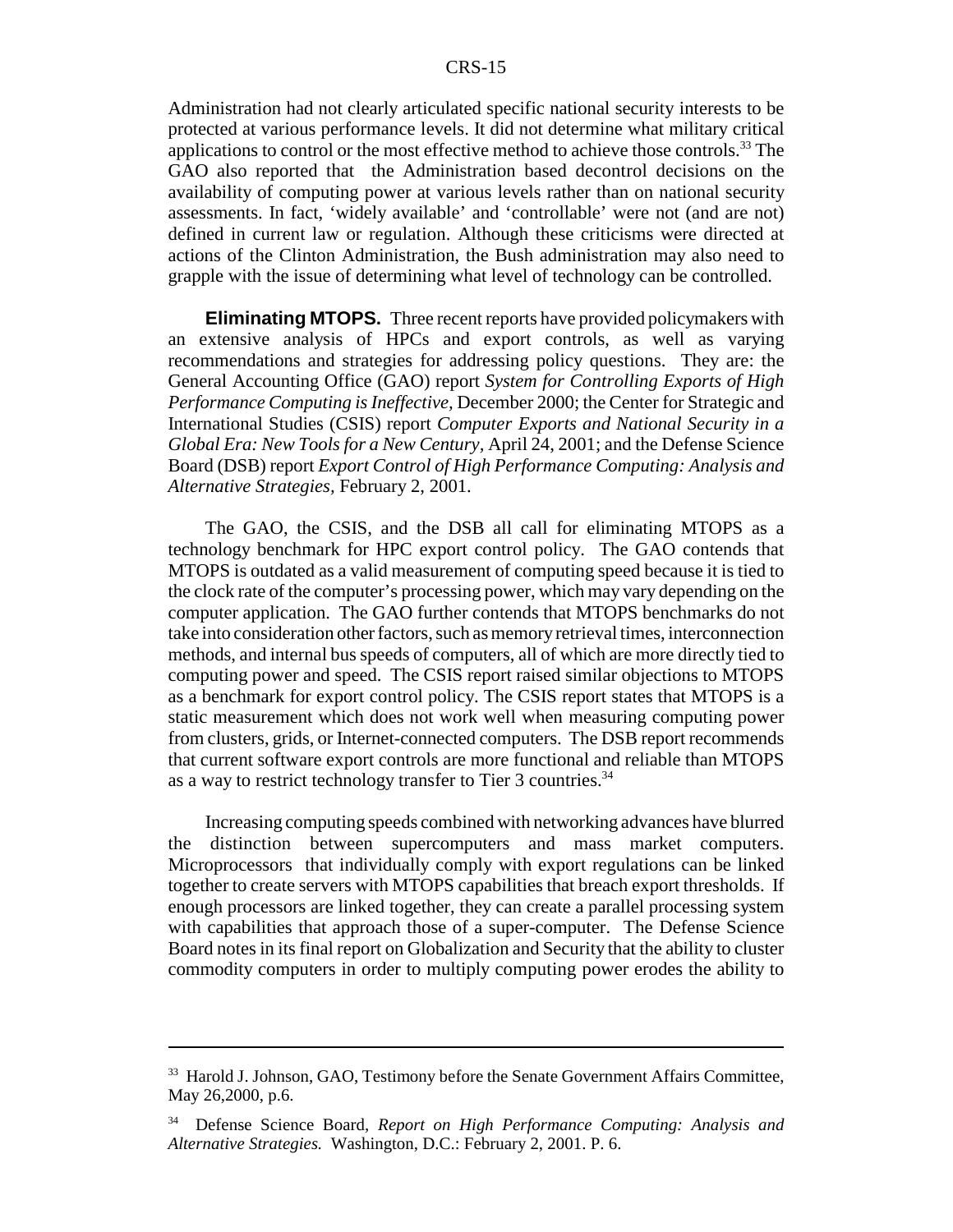restrict access to high-performance computing, even if high-performance stand-alone machines can be controlled.<sup>35</sup>

For some proponents, while the MTOPS benchmark is not perfect, in the absence of any viable alternatives, it brings a continued level of stability and continuity to export control policy. Supporters contend that the HPC benchmark is flexible enough to change as technological advances in computing occur. They consider MTOPS a standard that, regardless of the type of computer, provides a common technology classification with which all stakeholders can work. In the absence of any clear technology alternative, some contend that an imperfect benchmark is better than no benchmark.

**Teraflops.** Still, as computing speed gets faster, and the boundaries of high performance computing have been broken by SGI, IBM, and NEC supercomputers, some have advocated using a new metric for HPC export controls. The current metric for measuring the fastest computing speed is **teraflops**, or trillion floating point calculations per second. Over the last year, NEC's record of computing speed (41 teraflops) has been superseded by SGI (62 teraflops) and in January 2005 by IBM  $(92 \text{ teraflops})$ .<sup>36</sup> As the boundaries of supercomputing speed are raised, some contend that MTOPS, which now apply to more commercially available technologies, should be completely eliminated for any barrier or export control. In its place, teraflop computing speed could be the new threshold for export control.

Advocates contend that since many believe that controlling MTOP technology is impractical, using a higher threshold for computing speed will keep advanced technologies from falling into the hands of those who may use the technology against the United States. The SGI supercomputer that set a speed and performance record of 61 teraflops was developed for NASA; other federal agencies, particularly those connected with defense and homeland security may find a need to both use and limit the availability of technologies with teraflop computing speed outside of the United States. In addition, since there are now relatively few supercomputers with teraflop computing speed, exports of this technology may be easier to manage and control.

Critics contend that shifting the metric from MTOPS to teraflops merely substitutes one kind of relative computing speed for another, and does not address the larger issue of applying rapidly changing innovative technologies in a global economy. Critics also believe that because teraflop computing technology is relatively rare, everyone knows who has the technology; controls are not necessary. In addition, supercomputers with teraflop computing speed tend to be very large machines — "big iron." Therefore, it is very unlikely that an entire supercomputer with teraflop technology could be exported and properly used by a nation if the recipient country does not have the requisite infrastructure, networks, and relatively

<sup>35</sup> Defense Science Board, *Final Report of Task Force on Globalization and Security*, Washington: Office of the Under Secretary of Defense for Acquisition and Technology, December 1999, p. 27.

<sup>36</sup> Otis Port. *Holy Screaming Teraflops.* BusinessWeek. January 17, 2005. P. 62.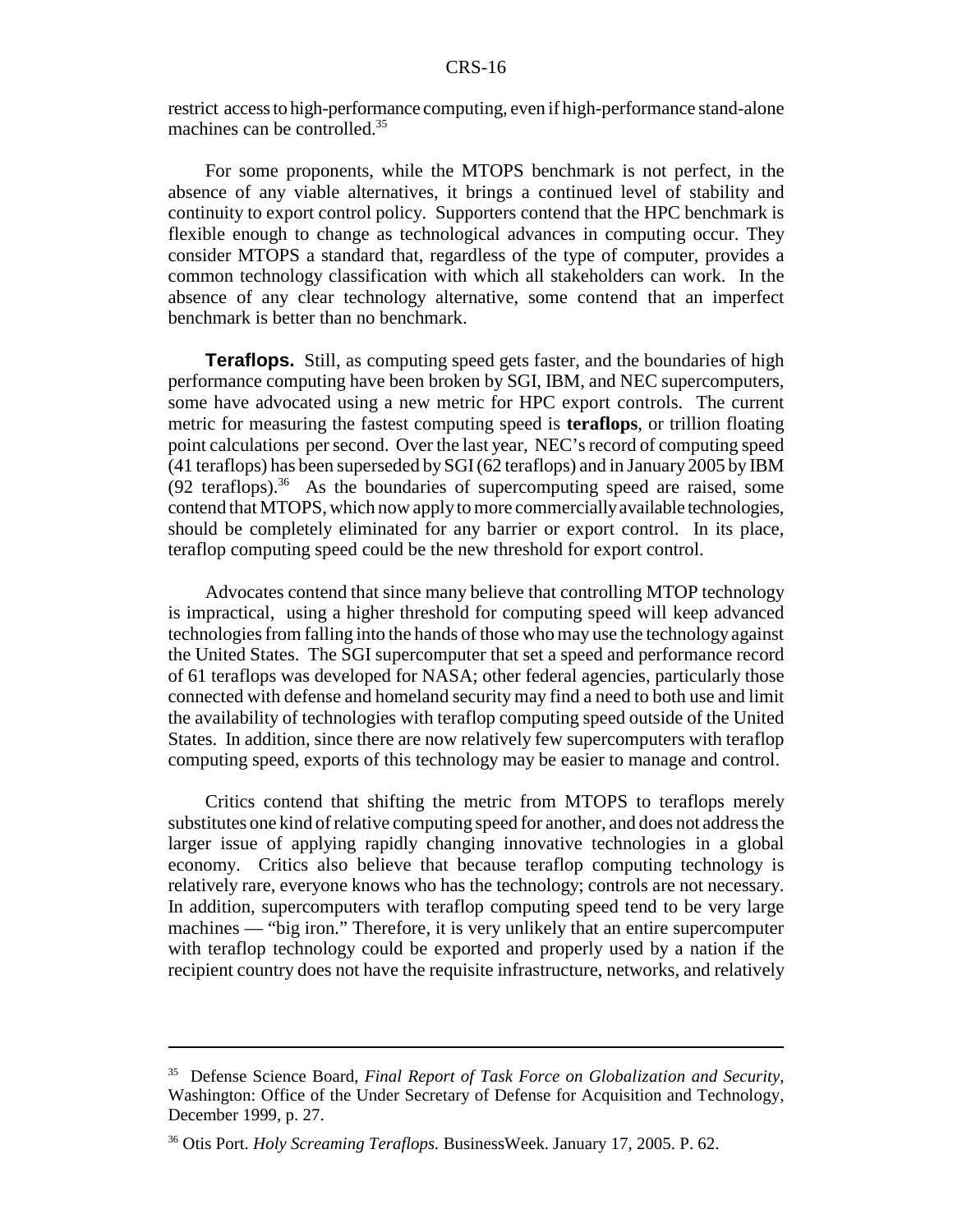well-educated workforce. Still, federal policymakers are examining this issue, and considering teraflop computing speed as part of the overall export control debate.<sup>37</sup>

**Other Alternatives to MTOPS.** However, while both GAO and DSB provide several technology options for replacing MTOPS, the CSIS contends that there are no technology alternatives, because HPCs are no longer primarily single, stand-alone products. According to the CSIS, "Neither MTOPS nor any other parameter constitutes an adequate measure of system performance."38 The CSIS calls for the elimination of MTOPS, and with it any dual-use export control policy for HPCs left over from the Cold War.

Among other technology options, however, two have been considered by the GAO and others. The first is multiprocessing technology. Semiconductor chips are made on thin wafers of material, usually silicon, in which tiny lines (linewidths) are etched that in part determine operation, speed and memory capacity. Multiprocessors are integrated chips which can perform multiple functions at one time. Computers can be measured by the type of multiprocessor it contains (e.g., Intel's 386, 486 and Pentium processors), and can be one indicator of computing capability. Should processing capability replace MTOPS as a metric for export control policy? The GAO has raised two concerns about using microprocessors as a benchmark for export control — it may be no more accurate than using MTOPS as a measurement for computing power; and there is no consensus within the computing research or industry on a single definition of a processor. In addition, the GAO found that exceptions to a procedure for counting processors would be needed to differentiate between high performance single processors and computers that have unique hardware and software designs.<sup>39</sup>

One of the arguments used to eliminate specific metrics, such as MTOPS, as a benchmark for export control policy is that it is computing power, not computer hardware, that is critical for any HPC applications. One substitute control mechanism is to restrict exports of network applications and interconnections. Two options currently are under consideration. The first is to restrict U.S. sales or transfers of high-end network connections that might allow the clustering of HPCs in grids or by the Internet. Under this approach, sales of computer switches, interface cards, fiber optics, and other connective HPC infrastructure would be restricted or prohibited, effectively curtailing clustering of HPCs. However, critics of this approach contend that infrastructure technology is readily available from other countries, and is relatively inexpensive. The GAO has reported that U.S. industry considers only some network technology controllable at the high end of HPC applications, because

<sup>37</sup> See also: Stephen Shankand. *Two Records in One Day for SGI Supercomputer.* C/Net News. [http://news.com.com/SGI+supercomputer+Two+records+in+one+day/2100-7337\_3- 5427876.html]. Updated as of February 10, 2005.

<sup>&</sup>lt;sup>38</sup> CSIS, P.18.

<sup>39</sup> GAO, *Export Controls: System for Controlling Exports of High Performance Computing is Ineffective.* P. 28-29.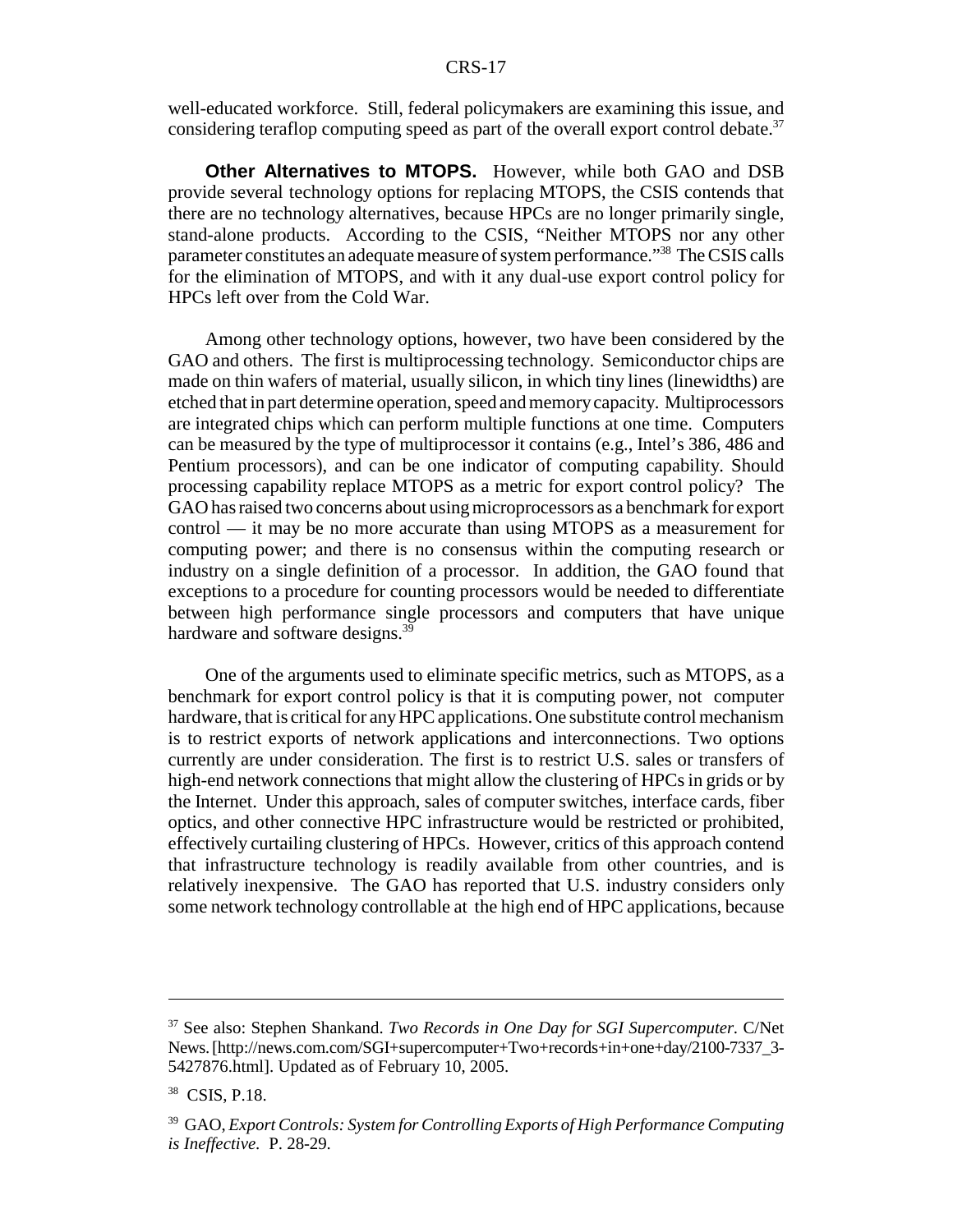of the proprietary nature of the technology, and the importance of vendor support to make the HPC applications effective.<sup>40</sup>

A second approach is to evaluate the current status of a foreign country's network infrastructure, and use this as a benchmark for determining whether HPC exports to that nation should be allowed. The rationale behind this approach is that a nation *without* high-end HPC connections for clustering will have limited use of HPC technologies. This approach may also include an assessment of software and bandwidth capabilities; if a nation does not have the infrastructure, software or communications pipeline for clustering HPCs, then even when it obtains an HPC, its applications are going to be limited. However, this option does not address the possibility that a nation can improve its networking infrastructure and HPC capabilities over time — or that obtaining HPC technologies may be the precursor to a more advanced computing infrastructure in a nation not friendly to the United States.

However, policymakers may decide that neither MTOPS nor any other technology benchmark can adequately control the transfer of high performance and advanced computers in a global economy. If this decision is made, then the possible ramifications would have to be further examined and the questions it raises addressed. How would countries be classified and would country tiers still be useful; how would the United States counter development of sophisticated computing capabilities for warfare by nations and entities not friendly to the United States; and how would the United States control or otherwise restrict computing technologies that industry may develop with federal research dollars?

## **National Security, Economic Security and Federal R&D: Issues and Options**

**National Security.** The lack of a clear alternative to MTOPS as an export control mechanism does not necessarily mean that all HPC export controls need to be lifted. Even as MTOPS export control levels are raised — and even if they are completely removed — other policy issues may be addressed.

U.S. policymakers usually must balance national security concerns with economic growth and technology development interests. There is an inherent tension in balancing those policies which restrain technology transfer to entities not friendly with the United States, yet encourage U.S. high technology exports to those markets that have a strong demand for these products and applications. The CSIS report states the dynamic as:

National security can be defined at two levels. Narrowly it depends on the quality of U.S. weapons and the readiness of U.S. forces. This focused definition of national security historically included restrictions on exports as a way of holding back the technical progress of U.S. opponents. . . National security also can be defined as the vitality and strength of the U.S. economy and the dynamism of

<sup>40</sup> *Ibid*, P. 36.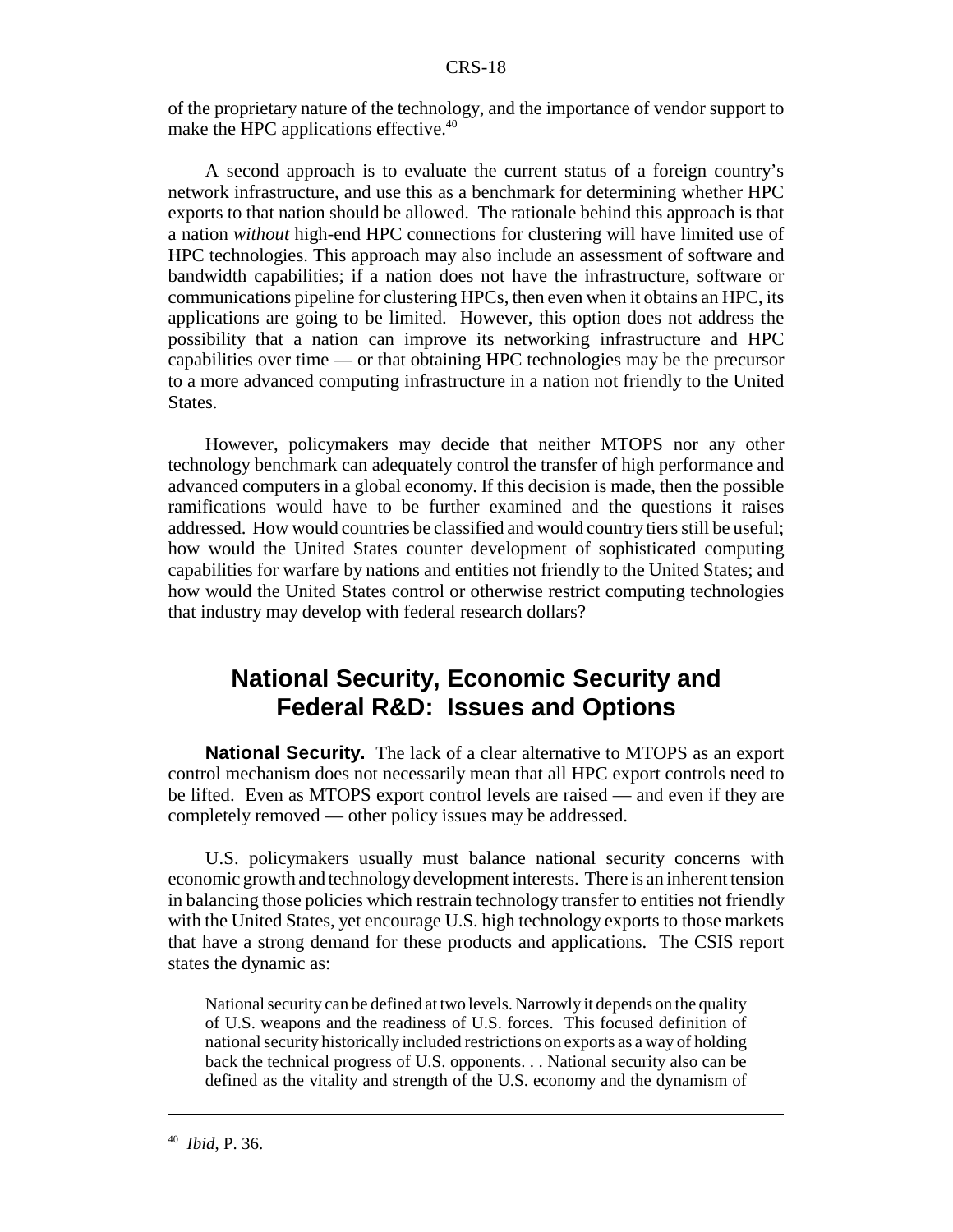American society. . . The development of computers and information technology was crucial to both dimensions of national security.<sup>41</sup>

The advent of the U.S. high technology industry as we know it today — widely available computers, software, networks, and many service and manufacturing applications — began over thirty years ago.<sup>42</sup> In part spurred by intense global competition from European and Asian firms, and also spurred by leaps in technology innovation, many U.S. high technology industries became dominant in the high-end, high-performance computing sector. This coincided with a separate but also important development — the dissolution of the Warsaw Treaty Organization, the breakup of the Soviet Union, and the end of the Cold War. Therefore, as U.S. high technology became predominant and industry sought to expand into global markets, many old restrictions fell and new markets of competition emerged.

Widespread information technology development and innovation also meant that computers and ancillary products became less the province of a few specialized users and more of a commodity common to everyday life. For example, it has been reported that one common 486 semiconductor chip has more computing power than U.S. scientists had when they developed the atomic bomb; in another frequently cited anecdote, the F-22 (which is the most advanced U.S. fighter plane) was designed with a 958 MTOPS Cray supercomputer — approximately one quarter the power now found in mass-produced Pentium multi-processor semiconductor chips.<sup>43</sup>

The proliferation of high technology as a commercial commodity, along with quantum leaps in product capabilities and the change in who the U.S. views as potential adversaries, has had a significant impact on U.S. export control policy. As U.S. businesses push for increased freedom and expansion of its HPC sales, policymakers have asked: who should we keep our technology from — and can we accomplish that goal?

**Economic Security.** Some contend that in the post Cold War era, national security is really national economic security. This implies that separating military and economic interests is not only impractical but unrealistic, and that in the absence of a single strategic military threat, technology transfer should flow more freely in a global economy. Traditional national security concerns based on maintaining advances and superiority solely in military technology may represent an iceberg; it is the 10 percent that is visible above the water while 90 percent of the base rests on an economy and society that has grown from commercial developments in the computer industry.44 Some question whether the 10 percent which is visible should constrain the 90 percent that fosters economic growth and development, especially

 $41$  CSIS, p.10.

<sup>42</sup> *Creating the Computer: Government, Industry and High Technology,* by Kenneth Flamm, The Brookings Institution, 1988.

<sup>&</sup>lt;sup>43</sup> CSIS, p.11. The anecdote regarding the F-22 was reported in Defense Science Board, *Final Report of the Defense Science Board Task Force on Globalization and Security*, Washington, D.C. December 1999. P. i.

 $44$  CSIS, p.10.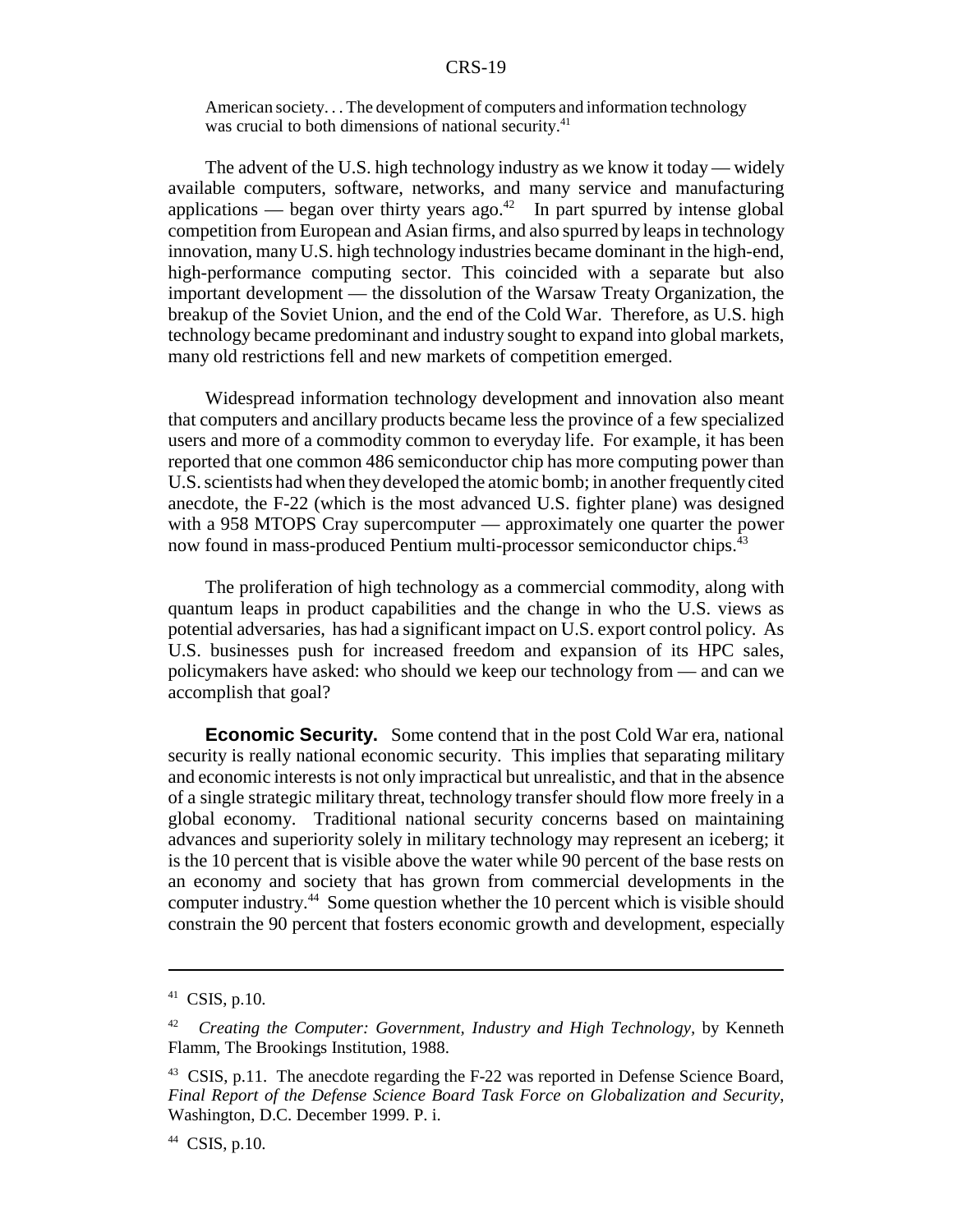in an increasingly global economy where technology product competition transcends national boundaries.

The argument that national security is enhanced by robust export industries is predicated on the changing nature of defense procurement, research and development. During the Cold War, the formative period of the current export control regime, the military drove much technical research and provided funds for research and development. Now that situation is largely reversed. The military relies to a greater extent on commercial applications and now purchases many items. Industry argues that it is in the national security to sell current technology to generate funds to develop future technology. If American firms are competitively hindered because of export controls, the argument goes, foreign firms will gain market share, increase profits, invest more in R&D, and shrink and possibly surpass our technological lead. Thus, industry argues it needs a streamlined export process that will not needlessly impede exports.

Non-proliferation critics reject this argument. They maintain that the United States does not promote its national security by selling advanced technology to potential proliferators. Debating EAA on the Senate floor, Senator Kyl remarked, "Nations which threaten our security interests should not be armed by the United States. The fight against proliferation and rogue regimes must include some degree of self-discipline within our own borders."45 Advocates of restraint point to a CIA report released in February that claims that China interprets its non-proliferation commitments very narrowly,<sup>46</sup> and that China recently has used supercomputers to improve its nuclear weapons stockpile, sold fibre optic equipment to Iraq, and sent missiles to Pakistan.<sup>47</sup>

The argument that a robust export industry is essential to maintain competitiveness may have merit, although at present, the reliance of the United States on China and other controlled destinations as a market for U.S. computer products is minimal. In 2004, the United States exported \$780 million in "computers and components" as characterized by the Harmonized Tariff Schedule to China.<sup>48</sup> This figure represents 2.2% of total exports to China (\$34.7 billion), 3% of total exports of computers and components to all destinations (\$24.0 billion), and less than 0.1% of all U.S. exports (\$731 billion). The total value of all license applications to China for computer equipment, technology, and software was reported to be \$35 million in FY2004.49

<sup>45</sup> Remarks of Senator Kyl, *Congressional Record,* S9098, September 5, 2001

<sup>46</sup> Director of Central Intelligence, "Unclassified Report to Congress on the Acquisition of Technology Relating to Weapons of Mass Destruction and Advanced Conventional Munitions, 1 July Through 31 December 2000," [http://www.cia.gov/cia/reports/721\_ reports/july\_dec2000.htm].

<sup>47</sup> Remarks of Senator Helms, *Congressional Record,* S9051, September 4, 2001.

<sup>48</sup> HTS 8471. Figures from U.S. International Trade Commission Dataweb.

<sup>49</sup> BIS, *2004 Annual Report,* [http://www.bis.doc.gov/News/2005/04AnnualRept/AppF.htm]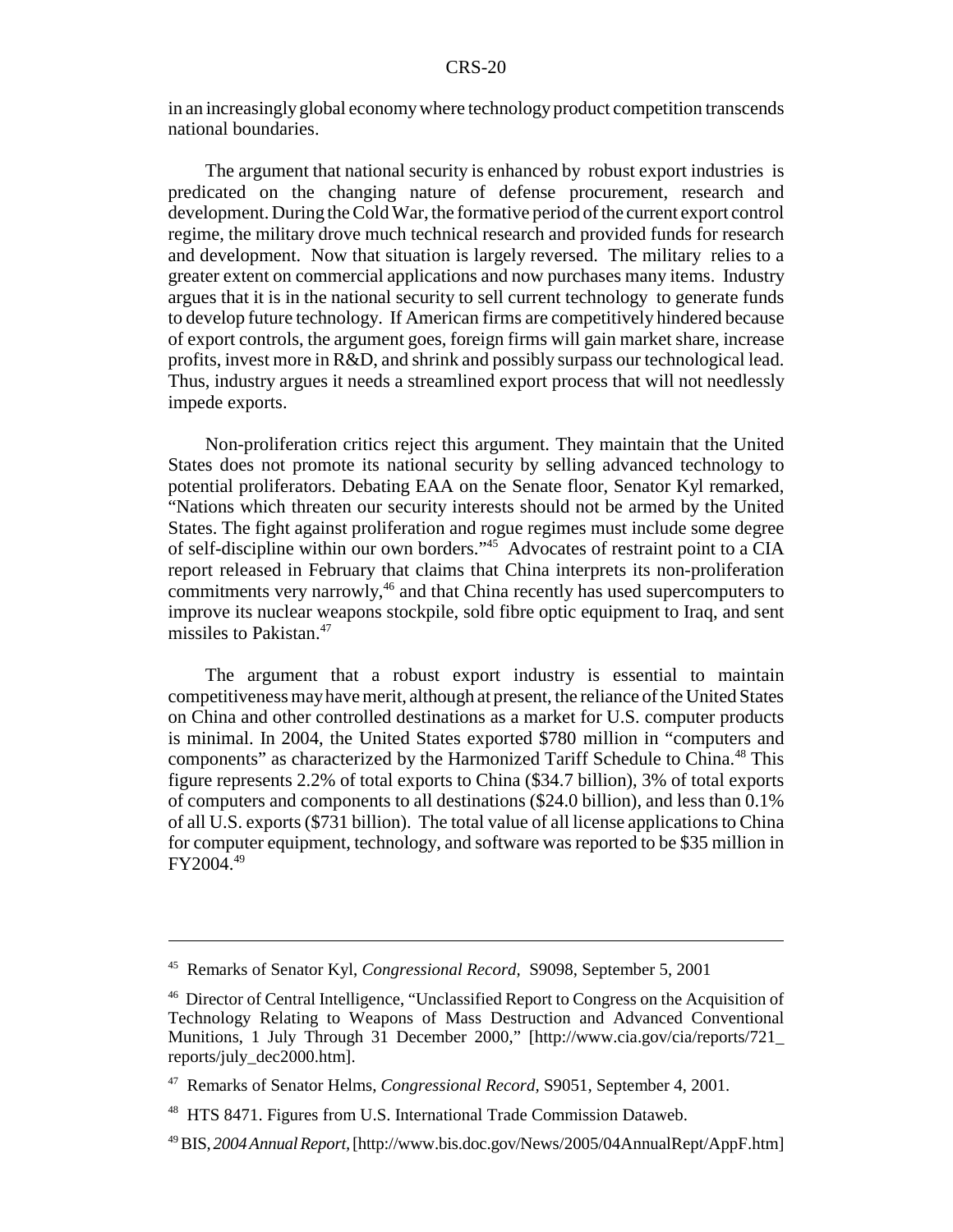**Federal R&D.** The federal government supports a great deal of HPC R&D through the federal mission agencies. In FY2000, \$1.8 billion was funded for high performance computing and communications research and development, ranging from advanced computer software technology algorithms, information infrastructure and applications, education and research, and high performance systems development. In the last category, federal programs under this initiative in scalable and parallel computing systems have advanced the use of workstations and clustered computers in the federal government.

Although to date policymakers have not linked the federal HPC initiative to changes in U.S. export control policy, this issue may arise during future debates. Some may ask whether the federal government should invest a substantial amount of federal funding in HPC research at a time when export controls on these technologies are being relaxed. Is there a potential that federally-funded advances in HPC technologies and applications may be commercialized by the U.S. private sector and then sold to nations or entities not friendly to the United States? Should U.S. HPC export control policy take into consideration the source of HPC research, and whether it comes directly or indirectly from federal agencies? Or, returning to the economic security argument, would curtailment of such research be self-defeating?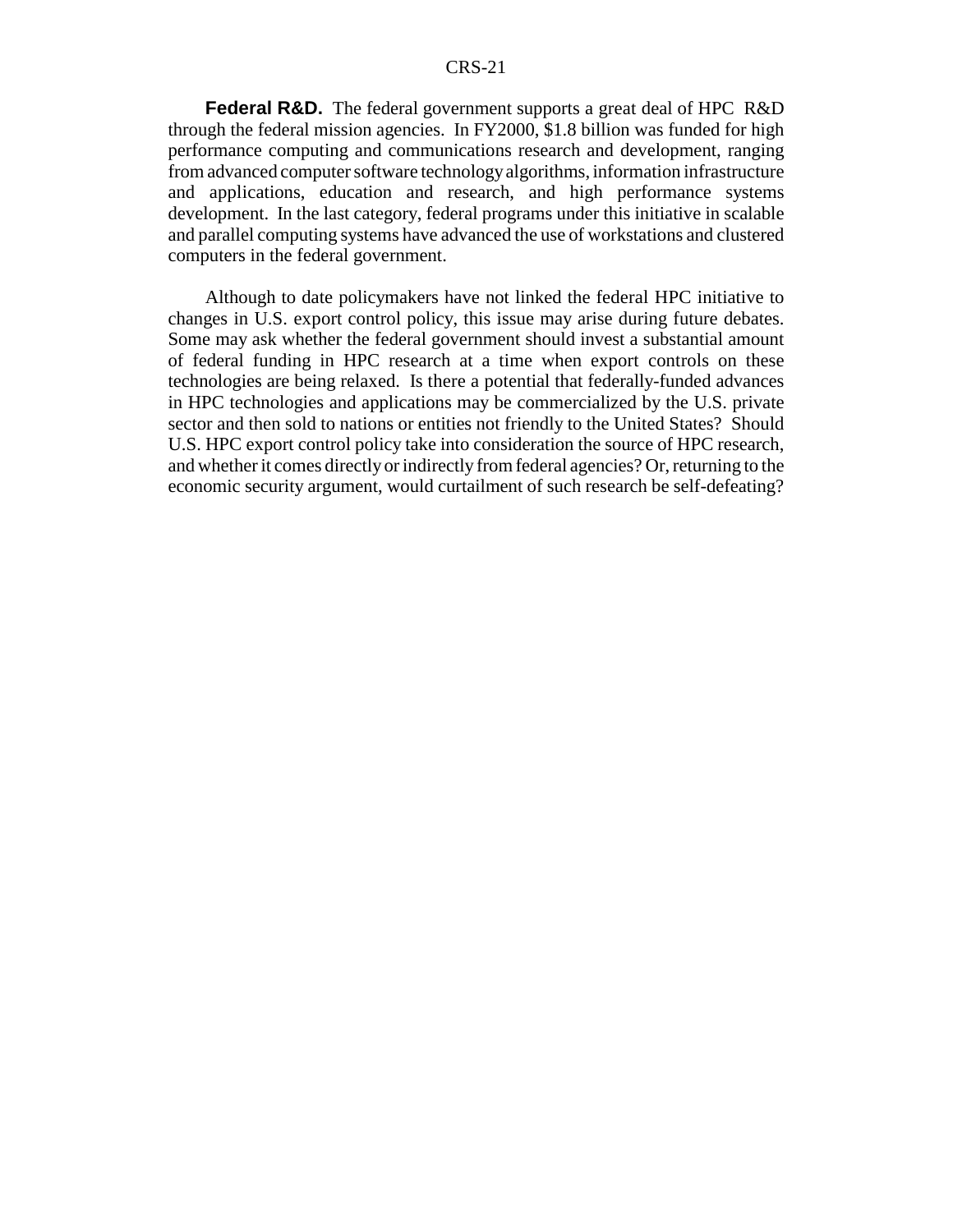## **Appendix**

| <b>Computer performance level</b><br>(MTOPS) | <b>Applications</b>                                                                                                                                                                   |
|----------------------------------------------|---------------------------------------------------------------------------------------------------------------------------------------------------------------------------------------|
| 4,000 to 6,000                               | Joint Attack Strike Aircraft design;<br>nonacoustic antisubmarine warfare<br>sensor development; advanced synthetic<br>aperture radar computation                                     |
| 8,000 to 9,000                               | Bottom-contour modeling of shallow<br>water in submarine design; some<br>synthetic aperture radar applications;<br>algorithm development for shipboards'<br>infrared search and track |
| 10,457 to 21,125                             | Nuclear blast simulation                                                                                                                                                              |
| 15,500 to 17,500                             | Computational fluid dynamics<br>applications to model turbulence around<br>aircraft under extreme conditions                                                                          |
| 20,000 to 22,000                             | Weather forecasting; impact of blasts on<br>underground structures; advanced aircraft<br>design                                                                                       |
| $21,125+$                                    | Submarine design; shallow water<br>acoustics analysis                                                                                                                                 |
| $24,000+$                                    | Automatic target recognition template<br>development                                                                                                                                  |
| 46,000-76,000                                | 3D modeling and shock physics<br>simulation for nuclear weapons<br>applications                                                                                                       |
| $+120,000$                                   | Multi-line towed array signal processing                                                                                                                                              |

### **Table 1. Performance Levels of Computers That Support Selected Applications of Military Significance**

**Sources**: Seymor Goodman, Peter Wolcott, and Grey Burkhart. *Building on the Basics: An Examination of High Performance Computing Export Control Policy in the 1990s* (1995); and *High Performance Computing, National Security Applications, and Export Control Policy at the Close of the 20<sup>th</sup> Century* (1998). Stanford University. Palo Alto, California.